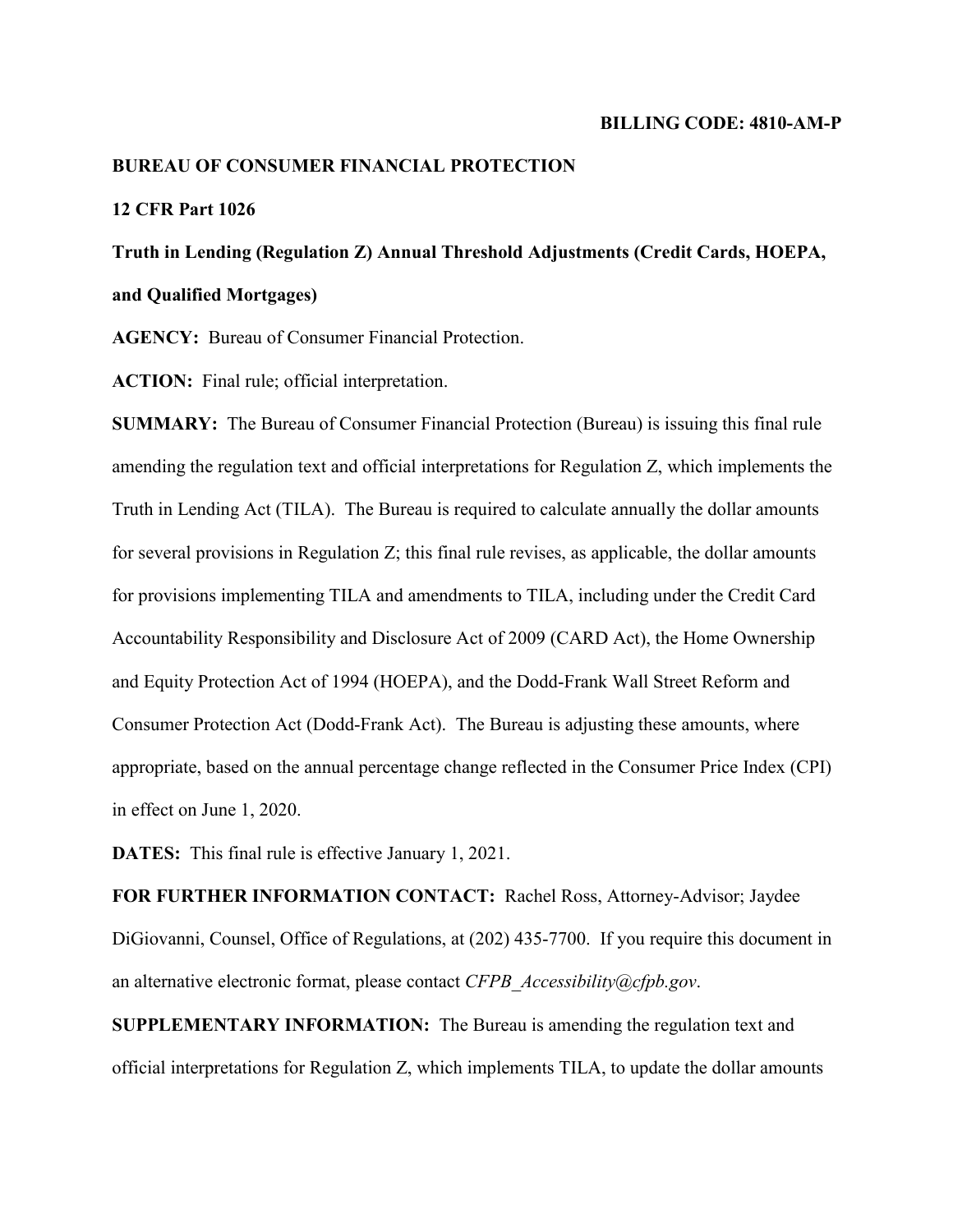of various thresholds that are adjusted annually based on the annual percentage change in the CPI as published by the Bureau of Labor Statistics (BLS). Specifically, for open-end consumer credit plans under TILA, the threshold that triggers requirements to disclose minimum interest charges will remain unchanged at \$1.00 in 2021. For open-end consumer credit plans under the CARD Act amendments to TILA, the adjusted dollar amount in 2021 for the safe harbor for a first violation penalty fee will remain unchanged at \$29 and the adjusted dollar amount for the safe harbor for a subsequent violation penalty fee will also remain unchanged at \$40. For HOEPA loans, the adjusted total loan amount threshold for high-cost mortgages in 2021 will be \$22,052. The adjusted points-and-fees dollar trigger for high-cost mortgages in 2021 will be \$1,103. For qualified mortgages, which provide creditors with certain protections from liability under the Ability-to-Repay Rule, the maximum thresholds for total points and fees in 2021 will be 3 percent of the total loan amount for a loan greater than or equal to \$110,260; \$3,308 for a loan amount greater than or equal to \$66,156 but less than \$110,260; 5 percent of the total loan amount for a loan greater than or equal to \$22,052 but less than \$66,156; \$1,103 for a loan amount greater than or equal to \$13,783 but less than \$22,052; and 8 percent of the total loan amount for a loan amount less than \$13,783.

## **I. Background**

#### *A. Credit Card Annual Adjustments*

#### *Minimum Interest Charge Disclosure Thresholds*

Sections  $1026.6(b)(2)(iii)$  and  $1026.60(b)(3)$  of Regulation Z implement sections  $127(a)(3)$  and  $127(c)(1)(A)(ii)(II)$  of TILA. Sections  $1026.6(b)(2)(iii)$  and  $1026.60(b)(3)$  require creditors to disclose any minimum interest charge exceeding \$1.00 that could be imposed during a billing cycle. These provisions also state that, for open-end consumer credit plans, the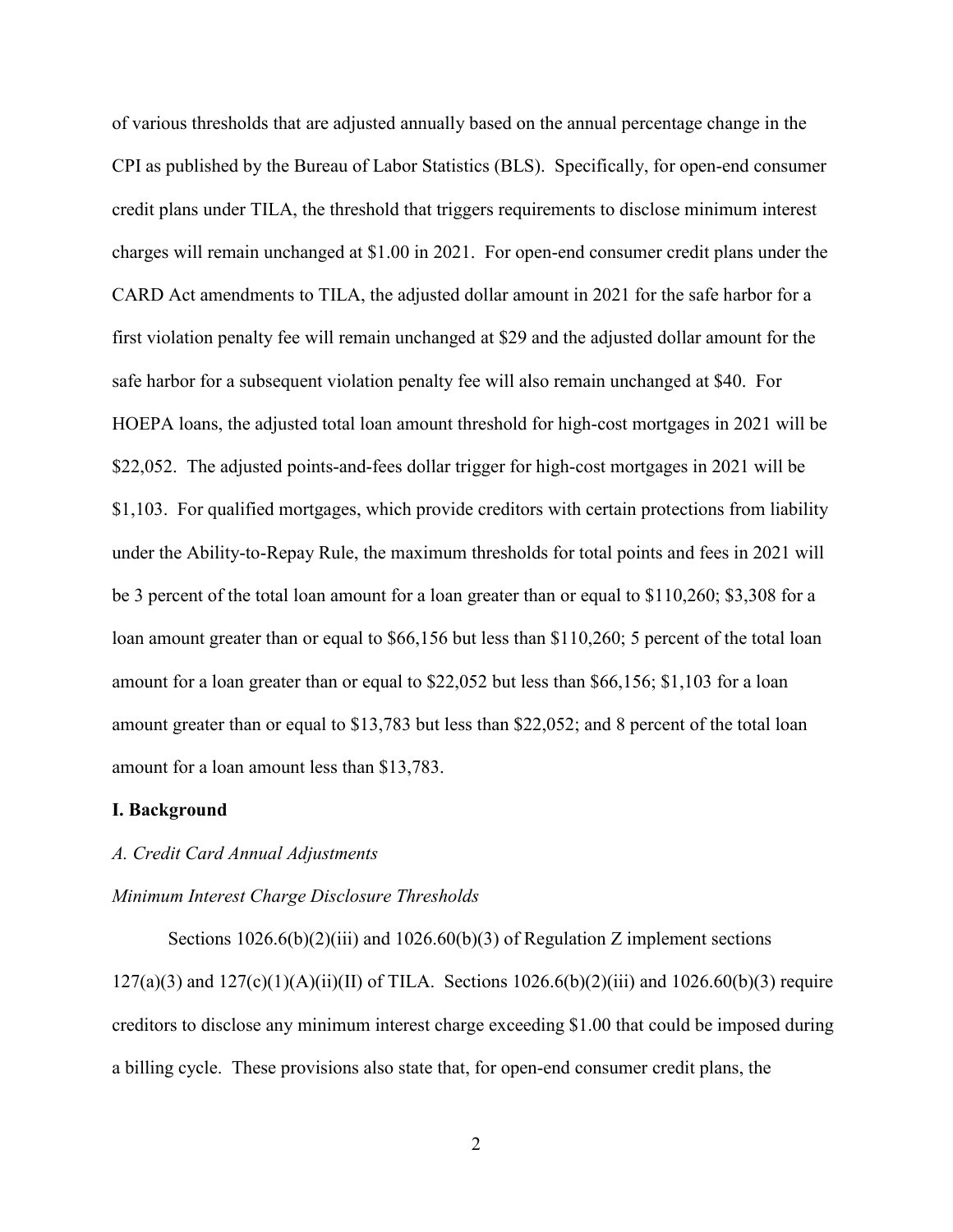minimum interest charge thresholds will be re-calculated annually using the CPI that was in effect on the preceding June 1; the Bureau uses the Consumer Price Index for Urban Wage Earners and Clerical Workers (CPI-W) for this adjustment.<sup>[1](#page-2-0)</sup> If the cumulative change in the adjusted minimum value derived from applying the annual CPI-W level to the current amounts in  $\S$ [3] 1026.6(b)(2)(iii) and 1026.60(b)(3) has risen by a whole dollar, the minimum interest charge amounts set forth in the regulation will be increased by \$1.00. This adjustment analysis is based on the CPI-W index in effect on June 1, [2](#page-2-1)020, which was reported by BLS on May 12, 2020,<sup>2</sup> and reflects the percentage change from April 2019 to April 2020. The adjustment analysis accounts for a 0.1 percent increase in the CPI-W from April 2019 to April 2020. This increase in the CPI-W when applied to the current amounts in  $\S$ § 1026.6(b)(2)(iii) and 1026.60(b)(3) does not trigger an increase in the minimum interest charge threshold of at least \$1.00, and the Bureau is therefore not amending  $\S$  1026.6(b)(2)(iii) and 1026.60(b)(3).

## *Safe Harbor Penalty Fees*

Section  $1026.52(b)(1)(ii)(A)$  and (B) of Regulation Z implements section  $149(e)$  of TILA, which was added to TILA by the CARD Act.<sup>[3](#page-2-2)</sup> Section  $1026.52(b)(1)(ii)(D)$  provides that the safe harbor provision, which establishes the permissible penalty fee thresholds in  $\S 1026.52(b)(1)(ii)(A)$  and (B), will be re-calculated annually using the CPI that was in effect on the preceding June 1; the Bureau uses the CPI-W for this adjustment. If the cumulative change in the adjusted value derived from applying the annual CPI-W level to the current amounts in  $\S 1026.52(b)(1)(ii)(A)$  and (B) has risen by a whole dollar, those amounts will be increased by

<span id="page-2-0"></span> <sup>1</sup> The CPI-W is a subset of the Consumer Price Index for All Urban Consumers (CPI-U) index and represents

<span id="page-2-1"></span>approximately 29 percent of the U.S. population.<br><sup>2</sup> BLS publishes Consumer Price Indices monthly, usually in the middle of each calendar month. Thus, the CPI-W reported on May 12, 2020, was the most current as of June 1,

<span id="page-2-2"></span><sup>&</sup>lt;sup>3</sup> Credit Card Accountability Responsibility and Disclosure Act of 2009, Public Law 111-24, 123 Stat. 1734 (2009).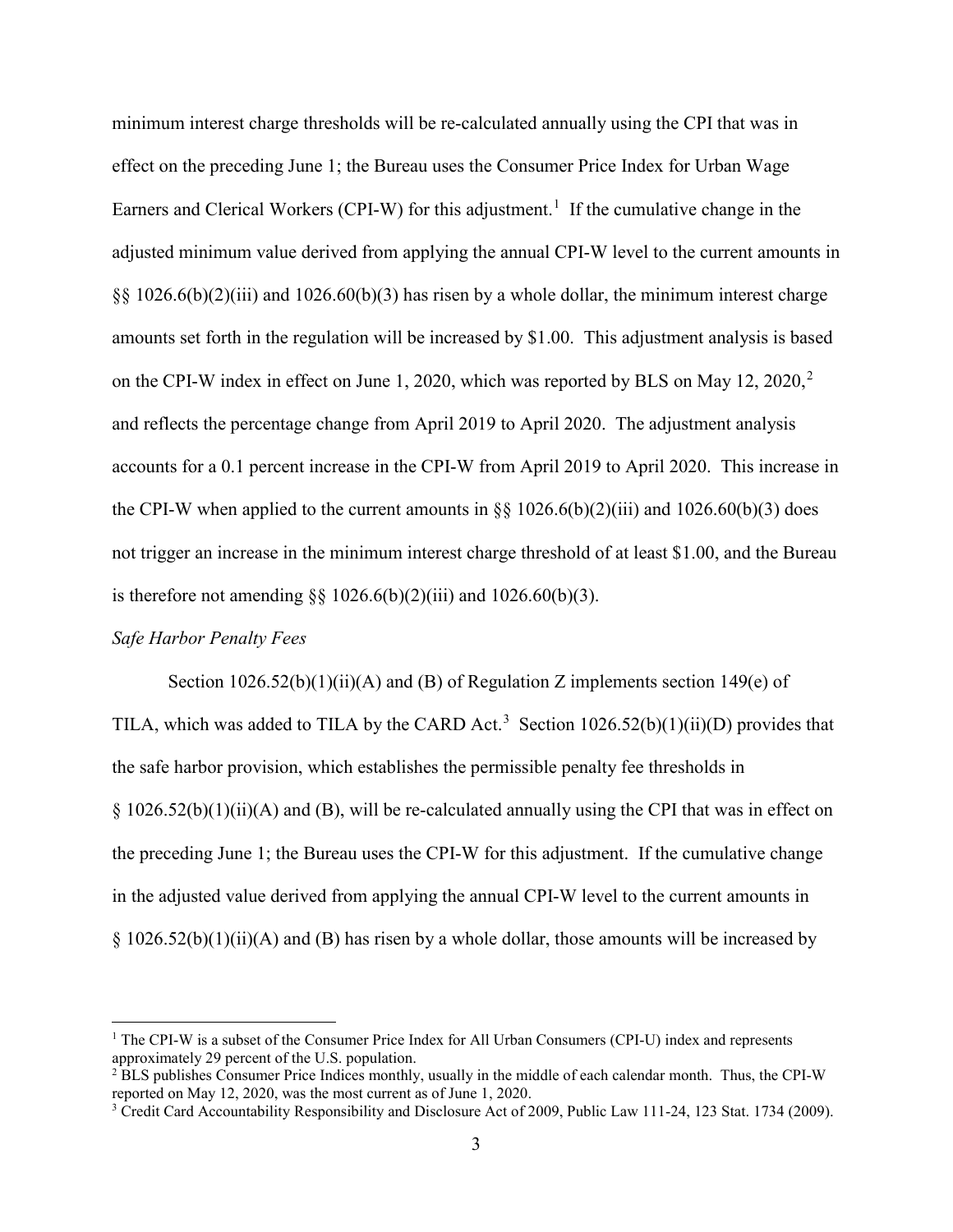\$1.00. Similarly, if the cumulative change in the adjusted value derived from applying the annual CPI-W level to the current amounts in § 1026.52(b)(1)(ii)(A) and (B) has decreased by a whole dollar, those amounts will be decreased by \$1.00. *See* comment 52(b)(1)(ii)-2. The 2021 adjustment analysis is based on the CPI-W index in effect on June 1, 2020, which was reported by BLS on May 12, 2020, and reflects the percentage change from April 2019 to April 2020. The permissible fee thresholds of \$29 for a first violation penalty fee and \$40 for a subsequent violation will remain unchanged and reflect a 0.1 percent increase in the CPI-W from April 2019 to April 2020 with the resulting thresholds rounded to the nearest \$1 increment.

# *B. HOEPA Annual Threshold Adjustments*

Section  $1026.32(a)(1)(ii)$  of Regulation Z implements section 1431 of the Dodd-Frank Act,<sup>[4](#page-3-0)</sup> which amended the HOEPA points-and-fees coverage test. Under  $\S 1026.32(a)(1)(ii)(A)$ and (B), in assessing whether a transaction is a high-cost mortgage due to points and fees the creditor is charging, the applicable points-and-fees coverage test depends on whether the total loan amount is for \$20,000 or more, or for less than \$20,000. Section 1026.32(a)(1)(ii) provides that this threshold amount be recalculated annually using the CPI index in effect on the preceding June 1; the Bureau uses the CPI-U for this adjustment.<sup>[5](#page-3-1)</sup> The 2021 adjustment is based on the CPI-U index in effect on June 1, which was reported by BLS on May 12, 2020, and reflects the percentage change from April 2019 to April 2020. The adjustment to \$22,052 here reflects a 0.3 percent increase in the CPI-U index from April 2019 to April 2020 and is rounded to the nearest whole dollar amount for ease of compliance.

Under  $\S 1026.32(a)(1)(ii)(B)$  the HOEPA points-and-fees threshold is \$1,000. Section  $1026.32(a)(1)(ii)(B)$  provides that this threshold amount will be recalculated annually using the

<span id="page-3-0"></span> <sup>4</sup> Dodd-Frank Wall Street Reform and Consumer Protection Act, Public Law 111-203, 124 Stat. 1376 (2010).

<span id="page-3-1"></span><sup>5</sup> The CPI-U is based on all urban consumers and represents approximately 93 percent of the U.S. population.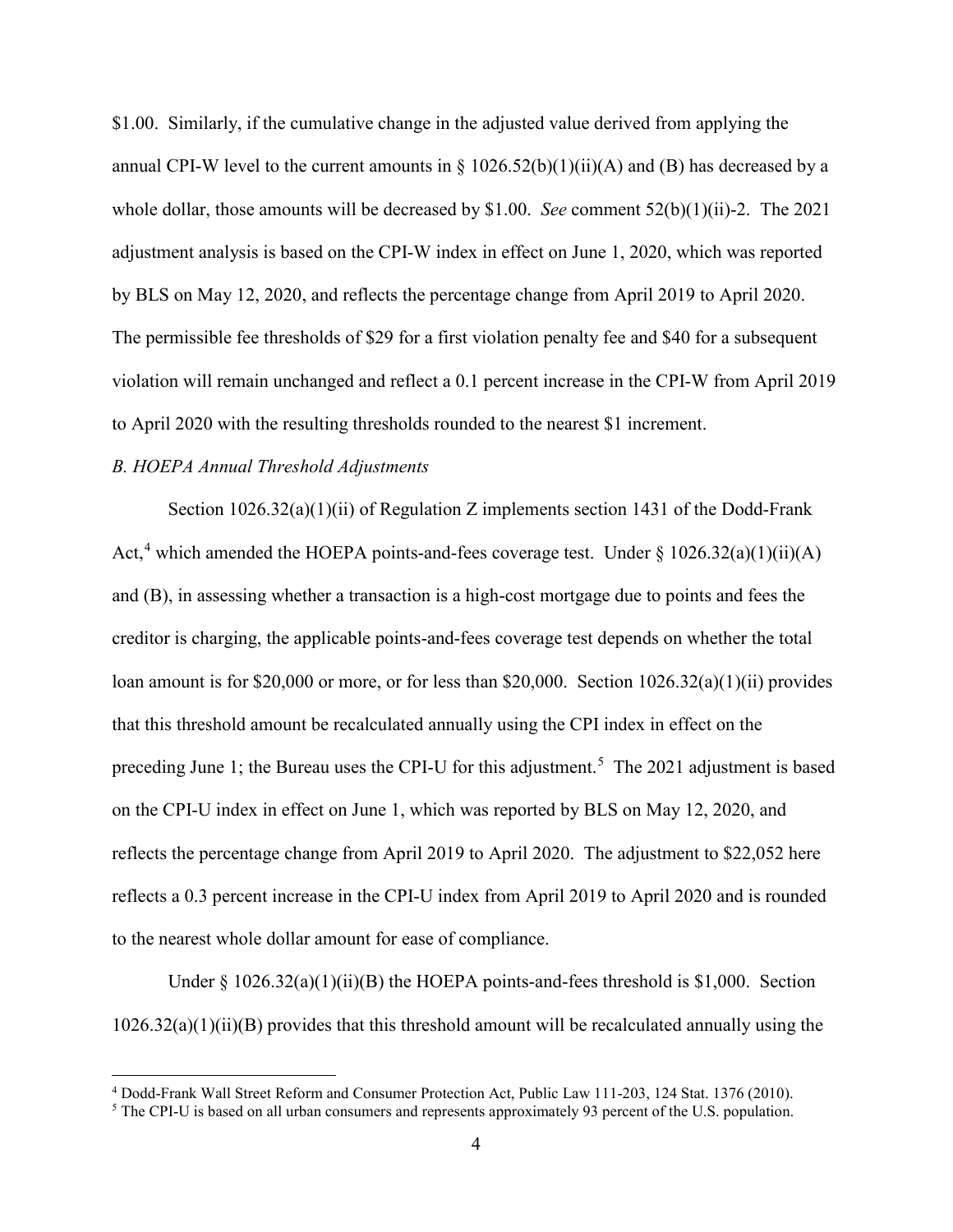CPI index in effect on the preceding June 1; the Bureau uses the CPI-U for this adjustment. The 2021 adjustment is based on the CPI-U index in effect on June 1, 2020, which was reported by BLS on May 12, 2020, and reflects the percentage change from April 2019 to April 2020. The adjustment to \$1,103 here reflects a 0.3 percent increase in the CPI-U index from April 2019 to April 2020 and is rounded to the nearest whole dollar amount for ease of compliance.

# *C. Qualified Mortgages Annual Threshold Adjustments*

The Bureau's Regulation Z implements sections 1411 and 1412 of the Dodd-Frank Act, which generally require creditors to make a reasonable, good-faith determination of a consumer's ability to repay any consumer credit transaction secured by a dwelling and establishes certain protections from liability under this requirement for qualified mortgages. Under  $\S$  1026.43(e)(3)(i), a covered transaction is not a qualified mortgage if the transaction's total points and fees exceed: 3 percent of the total loan amount for a loan amount greater than or equal to \$100,000; \$3,000 for a loan amount greater than or equal to \$60,000 but less than \$100,000; 5 percent of the total loan amount for loans greater than or equal to \$20,000 but less than \$60,000; \$1,000 for a loan amount greater than or equal to \$12,500 but less than \$20,000; or 8 percent of the total loan amount for loans less than \$12,500. Section 1026.43(e)(3)(ii) provides that the limits and loan amounts in  $\S 1026.43(e)(3)(i)$  are recalculated annually for inflation using the CPI-U index in effect on the preceding June 1. The 2021 adjustment is based on the CPI-U index in effect on June 1, 2020, which was reported by BLS on May 12, 2020, and reflects the percentage change from April 2019 to April 2020. The adjustment to the 2020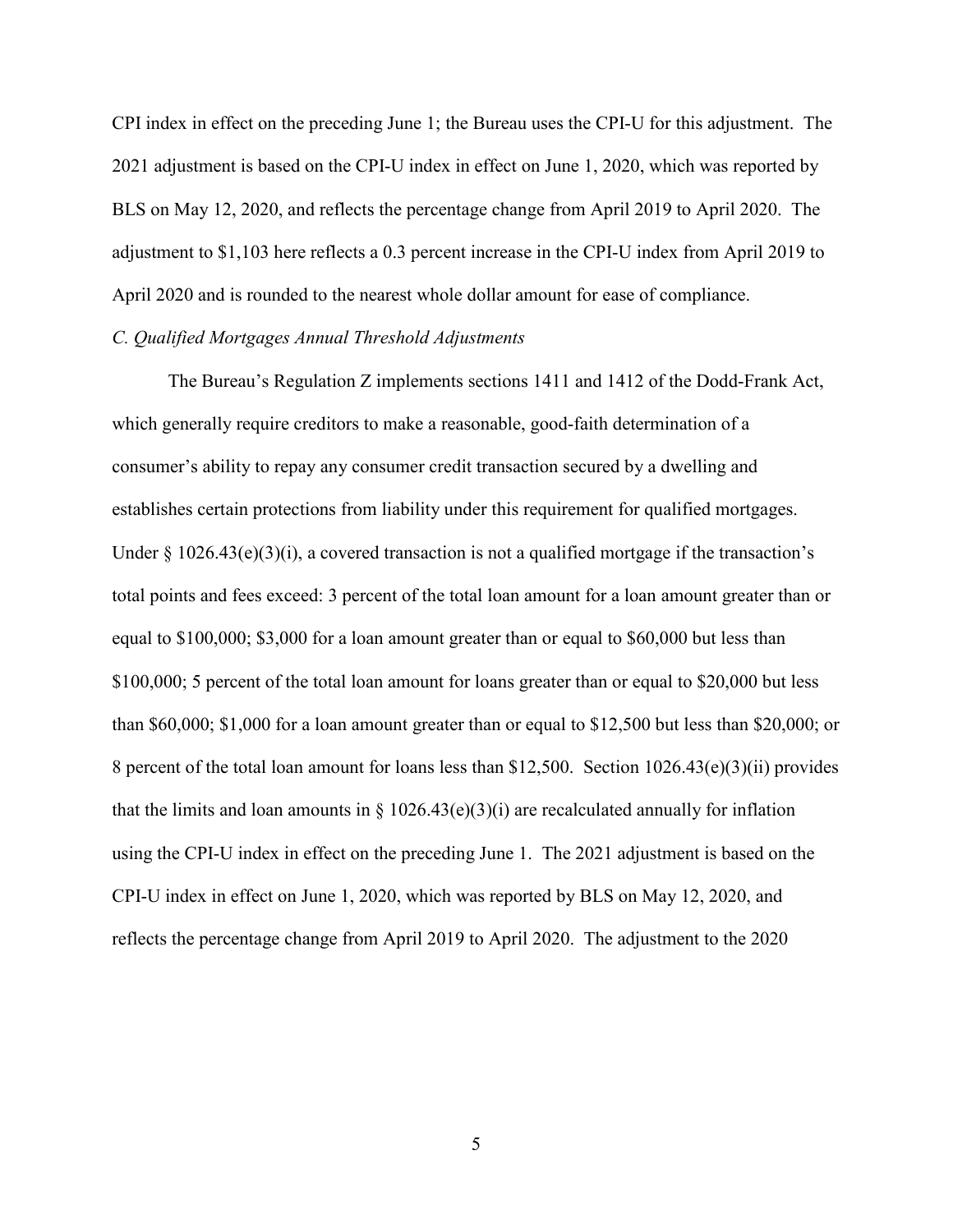figures<sup>[6](#page-5-0)</sup> being adopted here reflects a  $0.3$  percent increase in the CPI-U index for this period and is rounded to whole dollars for ease of compliance.

#### **II. Adjustment and Commentary Revision**

## *A. Credit Card Annual Adjustments*

## *Minimum Interest Charge Disclosure Thresholds—§§ 1026.6(b)(2)(iii) and 1026.60(b)(3)*

The minimum interest charge amounts for  $\S\S 1026.6(b)(2)(iii)$  and  $1026.60(b)(3)$  will remain unchanged at \$1.00 for the year 2021. Accordingly, the Bureau is not amending these sections of Regulation Z.

# *Safe Harbor Penalty Fees—§ 1026.52(b)(1)(ii)(A) and (B)*

Effective January 1, 2021, the permissible fee threshold amounts did not increase from the amounts for 2020 and remain at \$29 for  $\S 1026.52(b)(1)(ii)(A)$  and \$40 for

 $\S 1026.52(b)(1)(ii)(B)$ . Accordingly, the Bureau is leaving  $\S 1026.52(b)(1)(ii)(A)$  and (B)

unchanged. The Bureau is amending comment  $52(b)(1)(ii)$ -2.i to preserve a list of the historical thresholds for this provision.

## *B. HOEPA Annual Threshold Adjustment—Comments 32(a)(1)(ii)-1 and -3*

Effective January 1, 2021, for purposes of determining under  $\S 1026.32(a)(1)(ii)$  the points-and-fees coverage test under HOEPA to which a transaction is subject, the total loan amount threshold is \$22,052, and the adjusted points-and-fees dollar trigger under  $\S 1026.32(a)(1)(ii)(B)$  is  $\S 1,103$ . If the total loan amount for a transaction is  $\S 22,052$  or more, and the points-and-fees amount exceeds 5 percent of the total loan amount, the transaction is a

<span id="page-5-0"></span> <sup>6</sup> For 2021, a covered transaction is not a qualified mortgage if the transaction's total points and fees exceed 3 percent of the total loan amount for a loan amount greater than or equal to \$110,260; \$3,308 for a loan amount greater than or equal to \$66,156 but less than \$110,260; 5 percent of the total loan amount for loans greater than or equal to \$22,052 but less than \$66,156; \$1,103 for a loan amount greater than or equal to \$13,783 but less than \$22,052; or 8 percent of the total loan amount for loans less than \$13,783.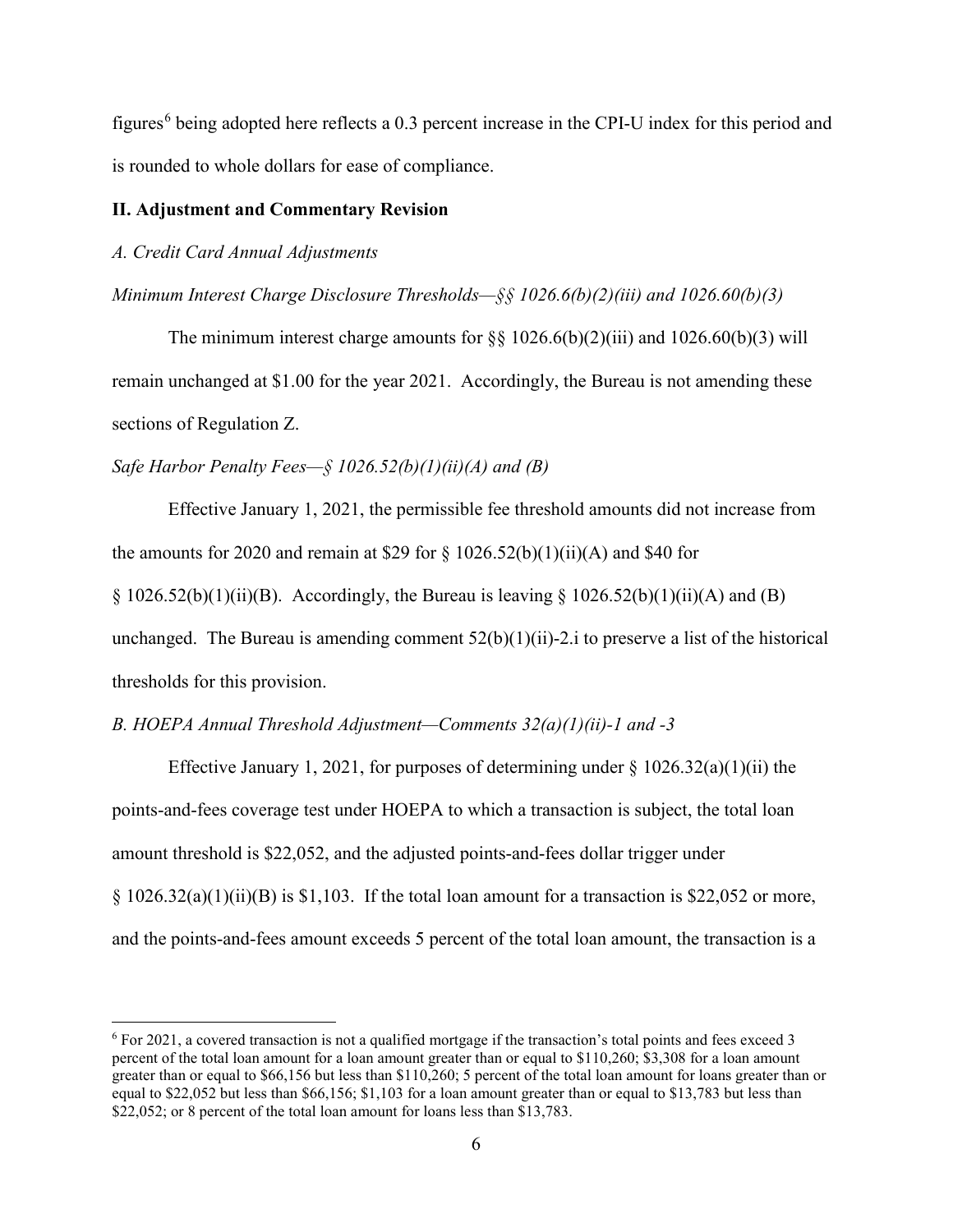high-cost mortgage. If the total loan amount for a transaction is less than \$22,052, and the points-and-fees amount exceeds the lesser of the adjusted points-and-fees dollar trigger of \$1,103 or 8 percent of the total loan amount, the transaction is a high-cost mortgage. The Bureau is amending comments  $32(a)(1)(ii)$ -1 and -3, which list the adjustments for each year, to reflect for 2021 the new points-and-fees dollar trigger and the new loan amount dollar threshold, respectively.

## *C. Qualified Mortgages Annual Threshold Adjustments*

Effective January 1, 2021, a covered transaction is not a qualified mortgage if, pursuant to  $\S$  1026.43(e)(3), the transaction's total points and fees exceed 3 percent of the total loan amount for a loan amount greater than or equal to \$110,260; \$3,308 for a loan amount greater than or equal to \$66,156 but less than \$110,260; 5 percent of the total loan amount for loans greater than or equal to \$22,052 but less than \$66,156; \$1,103 for a loan amount greater than or equal to \$13,783 but less than \$22,052; or 8 percent of the total loan amount for loans less than \$13,783. The Bureau is amending comment  $43(e)(3)(ii)$ -1, which lists the adjustments for each year, to reflect the new dollar threshold amounts for 2021.

#### **III. Procedural Requirements**

## *A. Administrative Procedure Act*

Under the Administrative Procedure Act, notice and opportunity for public comment are not required if the Bureau finds that notice and public comment are impracticable, unnecessary, or contrary to the public interest.<sup>[7](#page-6-0)</sup> Pursuant to this final rule, in Regulation Z, § 1026.52(b)(1)(ii)(A) and (B) in subpart G is amended and comments  $32(a)(1)(ii)$ -1.vii and -3.vii,  $43(e)(3)(ii)$ -1.vii, and  $52(b)(1)(ii)$ -2.i.H in Supplement I are added to update the exemption

<span id="page-6-0"></span> $75$  U.S.C.  $553(b)(B)$ .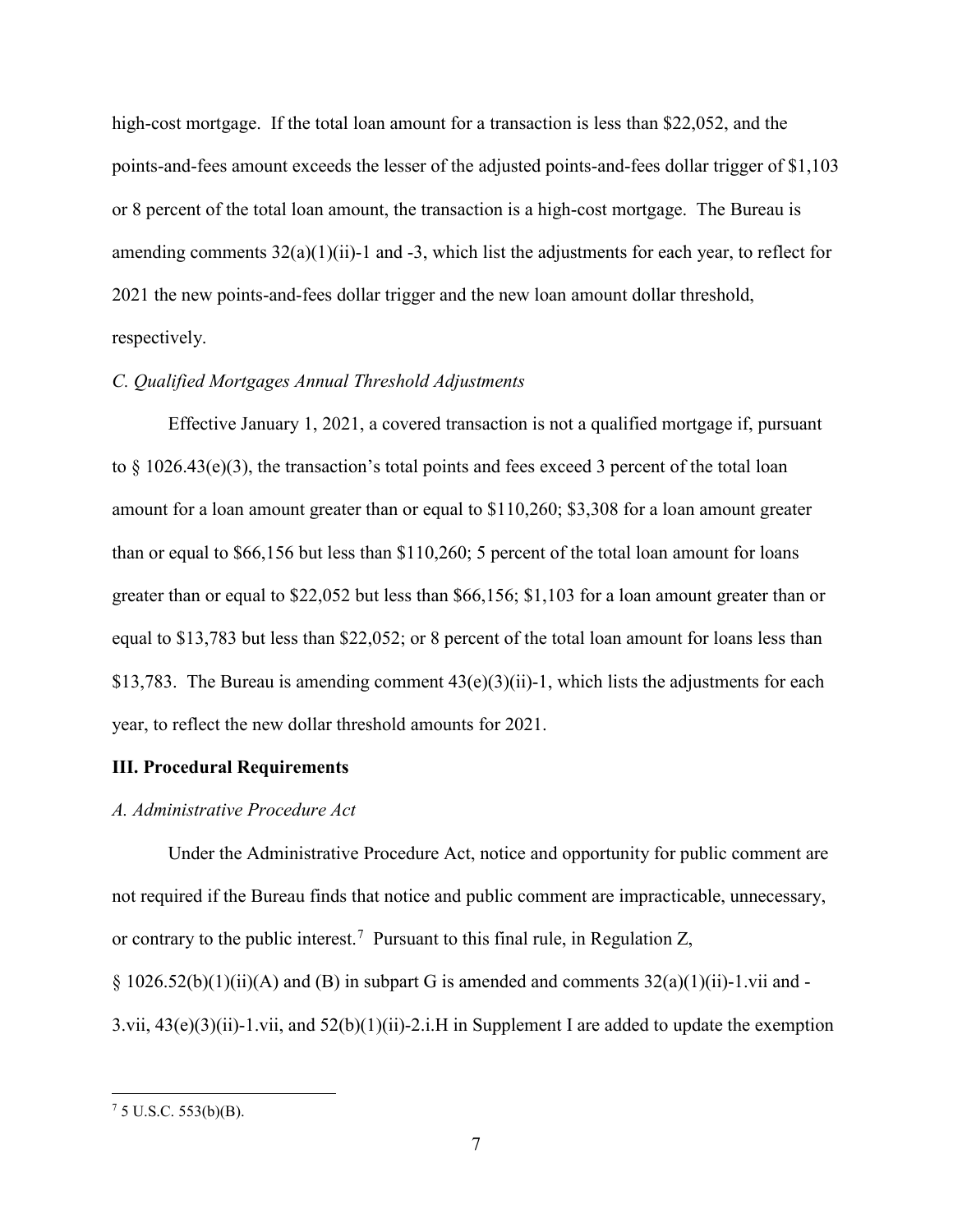thresholds. The amendments in this final rule are technical and non-discretionary, as they merely apply the method previously established in Regulation Z for determining adjustments to the thresholds. For these reasons, the Bureau has determined that publishing a notice of proposed rulemaking and providing opportunity for public comment are unnecessary. The amendments therefore are adopted in final form.

## *B. Regulatory Flexibility Act*

Because no notice of proposed rulemaking is required, the Regulatory Flexibility Act does not require an initial or final regulatory flexibility analysis.<sup>[8](#page-7-0)</sup>

# *C. Paperwork Reduction Act*

In accordance with the Paperwork Reduction Act of 1[9](#page-7-1)95,<sup>9</sup> the Bureau reviewed this final rule. No collections of information pursuant to the Paperwork Reduction Act are contained in the final rule.

# *D. Congressional Review Act*

Pursuant to the Congressional Review Act (5 U.S.C. 801 *et seq*.), the Bureau will submit a report containing this rule and other required information to the United States Senate, the United States House of Representatives, and the Comptroller General of the United States prior to the rule taking effect. The Office of Information and Regulatory Affairs (OIRA) has designated this rule as not a "major rule" as defined by 5 U.S.C. 804(2).

#### *E. Signing Authority*

The Acting Associate Director for Research, Markets and Regulations, having reviewed and approved this document, is delegating the authority to electronically sign this document to Laura Galban, a Bureau Federal Register Liaison, for purposes of publication in the *Federal* 

<span id="page-7-0"></span> $85$  U.S.C. 603(a), 604(a).

<span id="page-7-1"></span><sup>&</sup>lt;sup>9</sup> 44 U.S.C. 3506; 5 CFR part 1320.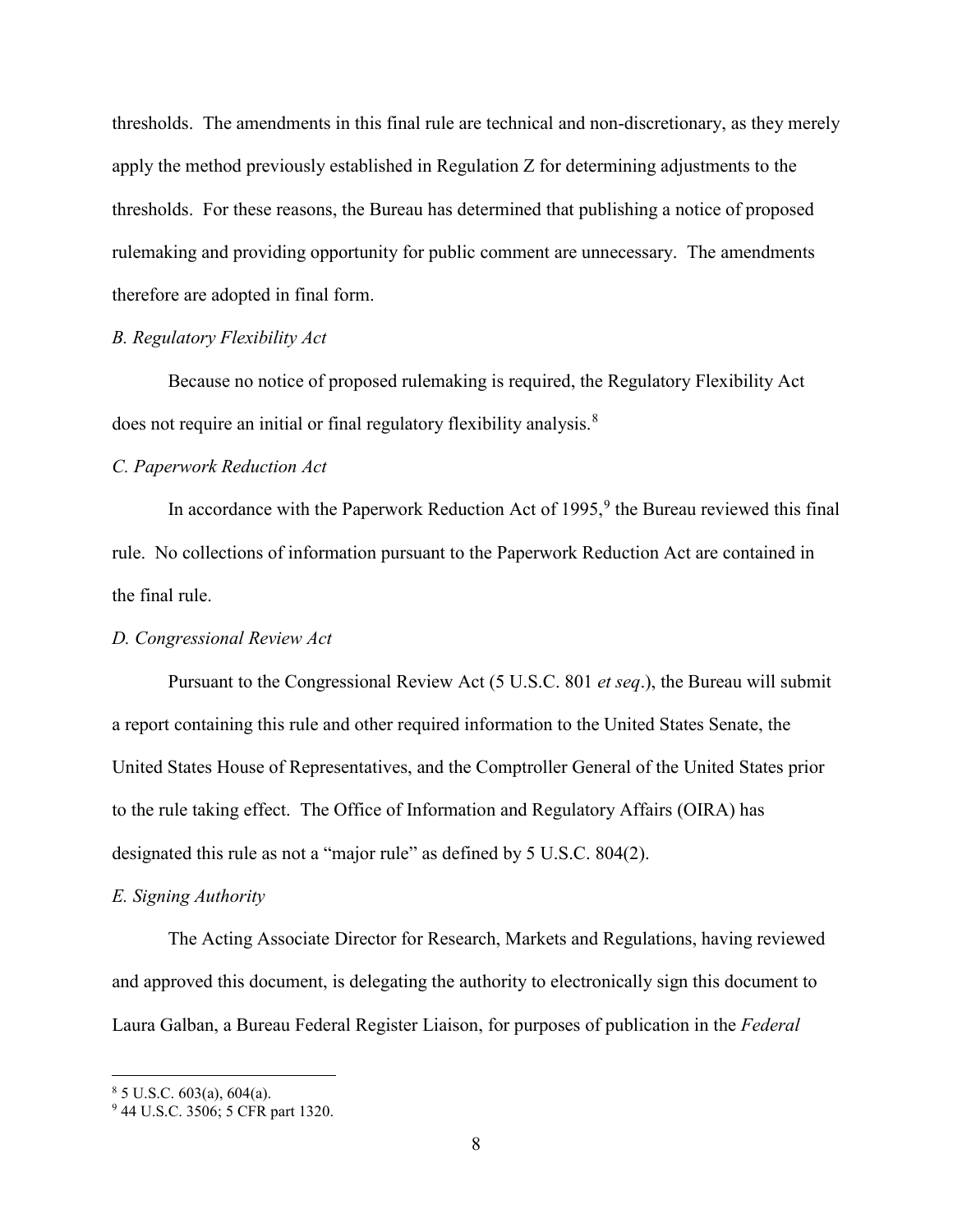# *Register.*

#### **List of Subjects in 12 CFR Part 1026**

Advertising, Appraisal, Appraiser, Banking, Banks, Consumer protection, Credit, Credit

unions, Mortgages, National banks, Reporting and recordkeeping requirements, Savings

associations, Truth in lending.

# **Authority and Issuance**

For the reasons set forth in the preamble, the Bureau amends Regulation Z, 12 CFR part 1026, as set forth below:

# **PART 1026—TRUTH IN LENDING (REGULATION Z)**

1. The authority citation for part 1026 continues to read as follows:

**Authority:** 12 U.S.C. 2601, 2603–2605, 2607, 2609, 2617, 3353, 5511, 5512, 5532, 5581; 15 U.S.C. 1601 *et seq*.

\* \* \* \* \*

2. In Supplement I to Part 1026:

a. Under *Section 1026.32―Requirements for High-Cost Mortgages, Paragraph* 

*32(a)(1)(ii)* is revised.

b. Under *Section 1026.43―Minimum Standards for Transactions Secured by a Dwelling,* 

*Paragraph 43(e)(3)(ii)* is revised.

c. Under *Section 1026.52―Limitations on Fees*, *52(b)(1)(ii) Safe harbors* is revised.

The revisions read as follows:

## **SUPPLEMENT I TO PART 1026—OFFICIAL INTERPRETATIONS**

\* \* \* \* \*

*Section 1026.32―Requirements for High-Cost Mortgages*

\* \* \* \* \*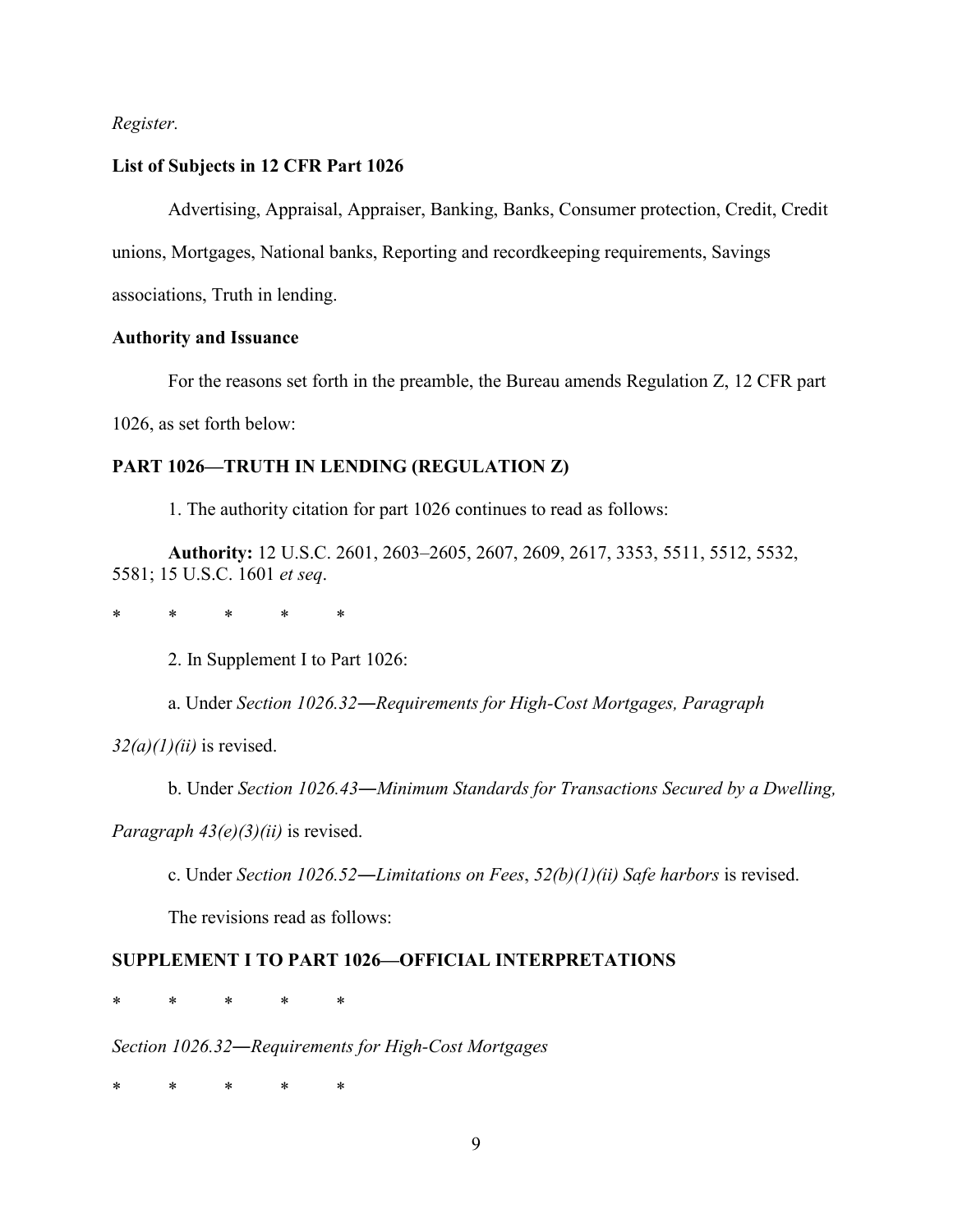*Paragraph 32(a)(1)(ii).*

1. *Annual adjustment of \$1,000 amount.* The \$1,000 figure in § 1026.32(a)(1)(ii)(B) is adjusted annually on January 1 by the annual percentage change in the CPI that was in effect on the preceding June 1. The Bureau will publish adjustments after the June figures become available each year.

i. For 2015, \$1,020, reflecting a 2 percent increase in the CPI-U from June 2013 to June 2014, rounded to the nearest whole dollar.

ii. For 2016, \$1,017, reflecting a 0.2 percent decrease in the CPI-U from June 2014 to June 2015, rounded to the nearest whole dollar.

iii. For 2017, \$1,029, reflecting a 1.1 percent increase in the CPI-U from June 2015 to June 2016, rounded to the nearest whole dollar.

iv. For 2018, \$1,052, reflecting a 2.2 percent increase in the CPI-U from June 2016 to June 2017, rounded to the nearest whole dollar.

v. For 2019, \$1,077, reflecting a 2.5 percent increase in the CPI-U from June 2017 to June 2018, rounded to the nearest whole dollar.

vi. For 2020, \$1,099, reflecting a 2 percent increase in the CPI-U from June 2018 to June 2019, rounded to the nearest whole dollar.

vii. For 2021, \$1,103, reflecting a 0.3 percent increase in the CPI-U from June 2019 to June 2020, rounded to the nearest whole dollar.

2. *Historical adjustment of \$400 amount.* Prior to January 10, 2014, a mortgage loan was covered by § 1026.32 if the total points and fees payable by the consumer at or before loan consummation exceeded the greater of \$400 or 8 percent of the total loan amount. The \$400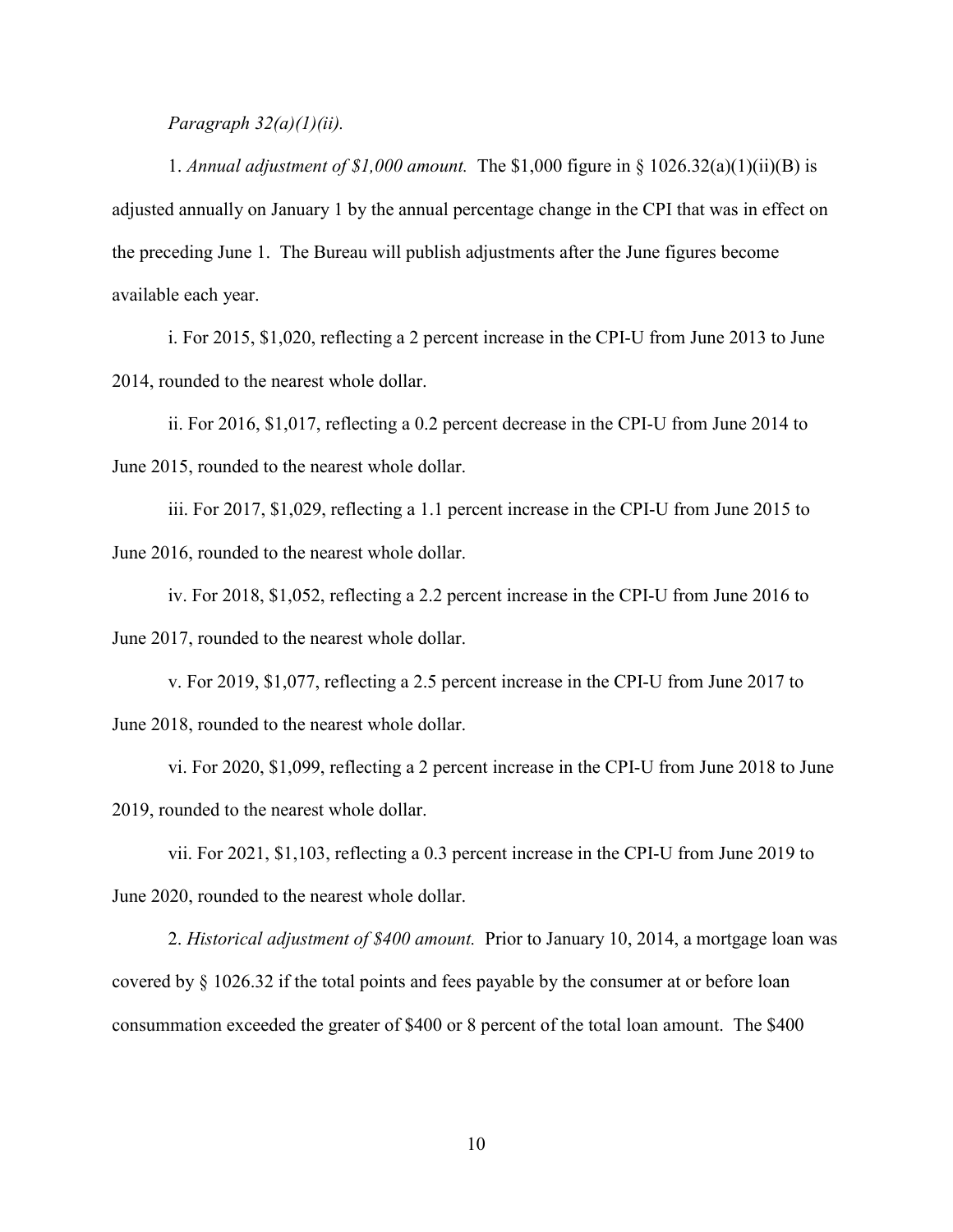figure was adjusted annually on January 1 by the annual percentage change in the CPI that was in effect on the preceding June 1, as follows:

i. For 1996, \$412, reflecting a 3.00 percent increase in the CPI-U from June 1994 to June 1995, rounded to the nearest whole dollar.

ii. For 1997, \$424, reflecting a 2.9 percent increase in the CPI-U from June 1995 to June 1996, rounded to the nearest whole dollar.

iii. For 1998, \$435, reflecting a 2.5 percent increase in the CPI-U from June 1996 to June 1997, rounded to the nearest whole dollar.

iv. For 1999, \$441, reflecting a 1.4 percent increase in the CPI-U from June 1997 to June 1998, rounded to the nearest whole dollar.

v. For 2000, \$451, reflecting a 2.3 percent increase in the CPI-U from June 1998 to June 1999, rounded to the nearest whole dollar.

vi. For 2001, \$465, reflecting a 3.1 percent increase in the CPI-U from June 1999 to June 2000, rounded to the nearest whole dollar.

vii. For 2002, \$480, reflecting a 3.27 percent increase in the CPI-U from June 2000 to June 2001, rounded to the nearest whole dollar.

viii. For 2003, \$488, reflecting a 1.64 percent increase in the CPI-U from June 2001 to June 2002, rounded to the nearest whole dollar.

ix. For 2004, \$499, reflecting a 2.22 percent increase in the CPI-U from June 2002 to June 2003, rounded to the nearest whole dollar.

x. For 2005, \$510, reflecting a 2.29 percent increase in the CPI-U from June 2003 to June 2004, rounded to the nearest whole dollar.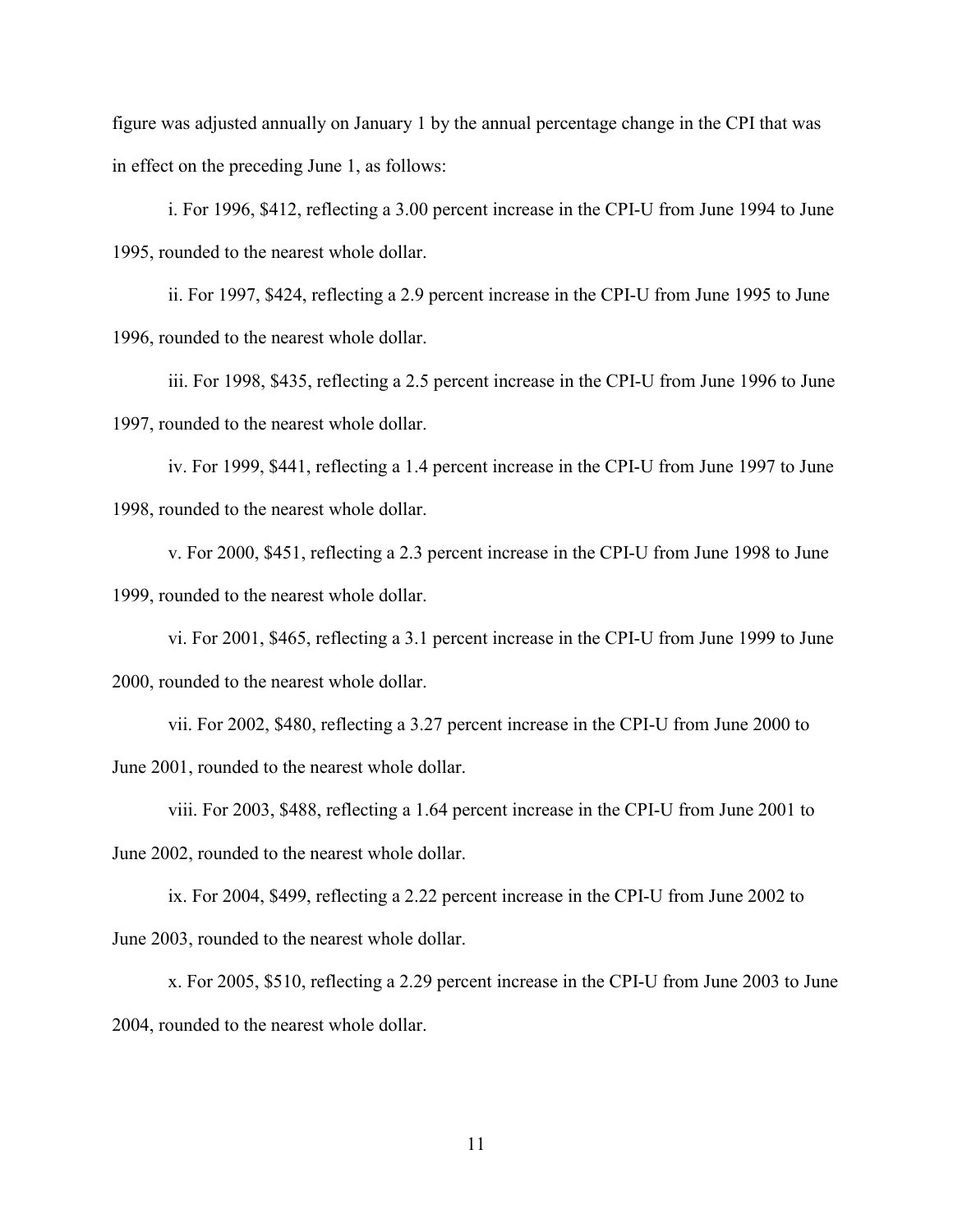xi. For 2006, \$528, reflecting a 3.51 percent increase in the CPI-U from June 2004 to June 2005, rounded to the nearest whole dollar.

xii. For 2007, \$547, reflecting a 3.55 percent increase in the CPI-U from June 2005 to June 2006, rounded to the nearest whole dollar.

xiii. For 2008, \$561, reflecting a 2.56 percent increase in the CPI-U from June 2006 to June 2007, rounded to the nearest whole dollar.

xiv. For 2009, \$583, reflecting a 3.94 percent increase in the CPI-U from June 2007 to June 2008, rounded to the nearest whole dollar.

xv. For 2010, \$579, reflecting a 0.74 percent decrease in the CPI-U from June 2008 to June 2009, rounded to the nearest whole dollar.

xvi. For 2011, \$592, reflecting a 2.2 percent increase in the CPI-U from June 2009 to June 2010, rounded to the nearest whole dollar.

xvii. For 2012, \$611, reflecting a 3.2 percent increase in the CPI-U from June 2010 to June 2011, rounded to the nearest whole dollar.

xviii. For 2013, \$625, reflecting a 2.3 percent increase in the CPI-U from June 2011 to June 2012, rounded to the nearest whole dollar.

xix. For 2014, \$632, reflecting a 1.1 percent increase in the CPI-U from June 2012 to June 2013, rounded to the nearest whole dollar.

3. *Applicable threshold.* For purposes of  $\S 1026.32(a)(1)(ii)$ , a creditor must determine the applicable points and fees threshold based on the face amount of the note (or, in the case of an open-end credit plan, the credit limit for the plan when the account is opened). However, the creditor must apply the allowable points and fees percentage to the "total loan amount," as defined in § 1026.32(b)(4). For closed-end credit transactions, the total loan amount may be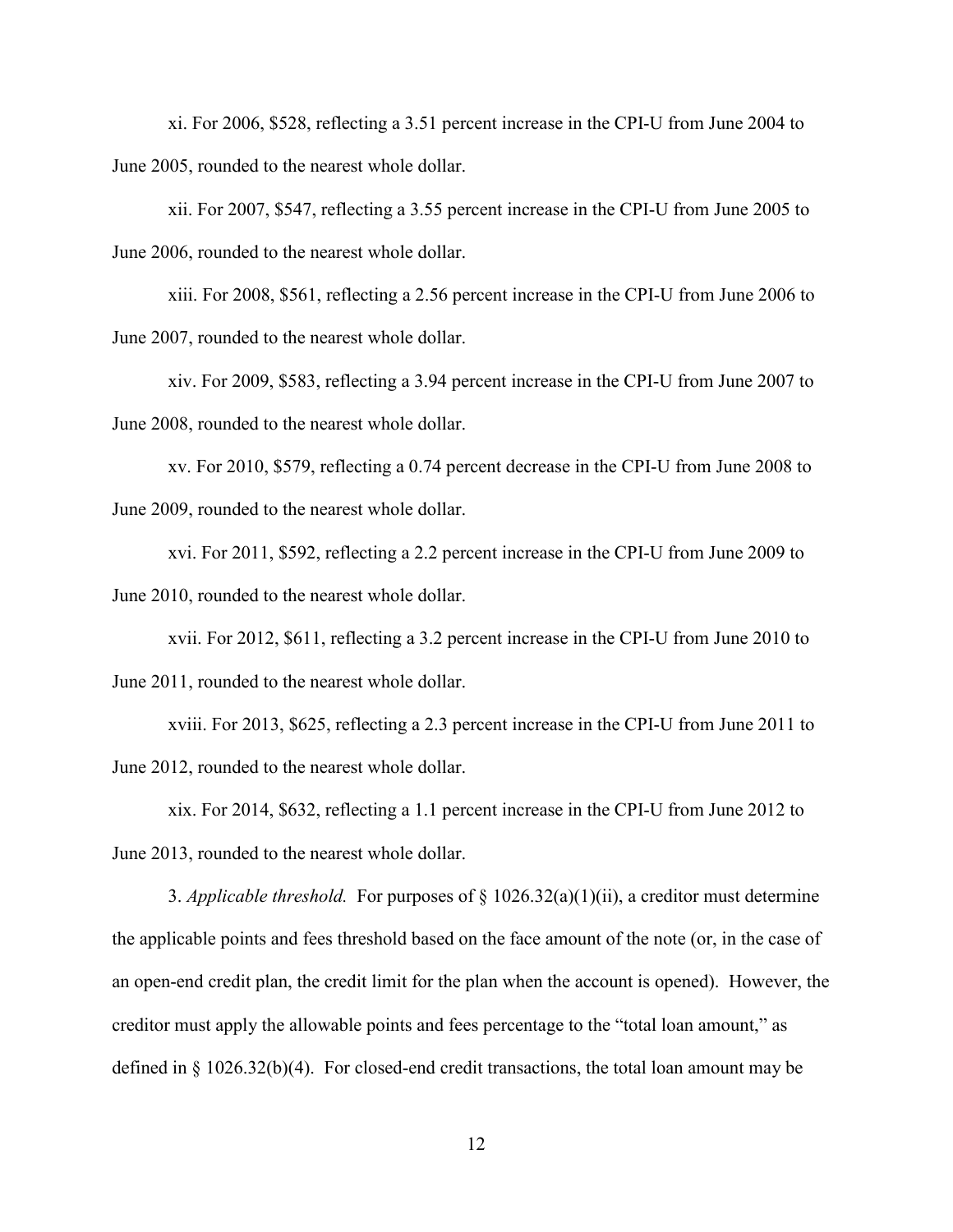different than the face amount of the note. The \$20,000 amount in  $\S 1026.32(a)(1)(ii)(A)$  and (B) is adjusted annually on January 1 by the annual percentage change in the CPI that was in effect on the preceding June 1.

i. For 2015, \$20,391, reflecting a 2 percent increase in the CPI-U from June 2013 to June 2014, rounded to the nearest whole dollar.

ii. For 2016, \$20,350, reflecting a .2 percent decrease in the CPI-U from June 2014 to June 2015, rounded to the nearest whole dollar.

iii. For 2017, \$20,579, reflecting a 1.1 percent increase in the CPI-U from June 2015 to June 2016, rounded to the nearest whole dollar.

iv. For 2018, \$21,032, reflecting a 2.2 percent increase in the CPI-U from June 2016 to June 2017, rounded to the nearest whole dollar.

v. For 2019, \$21,549, reflecting a 2.5 percent increase in the CPI-U from June 2017 to June 2018, rounded to the nearest whole dollar.

vi. For 2020, \$21,980, reflecting a 2 percent increase in the CPI-U from June 2018 to June 2019, rounded to the nearest whole dollar.

vii. For 2021, \$22,052 reflecting a 0.3 percent increase in the CPI-U from June 2019 to June 2020, rounded to the nearest whole dollar.

\* \* \* \* \*

*Section 1026.43―Minimum Standards for Transactions Secured by a Dwelling*

\* \* \* \* \*

*Paragraph 43(e)(3)(ii).*

1. *Annual adjustment for inflation.* The dollar amounts, including the loan amounts, in § 1026.43(e)(3)(i) will be adjusted annually on January 1 by the annual percentage change in the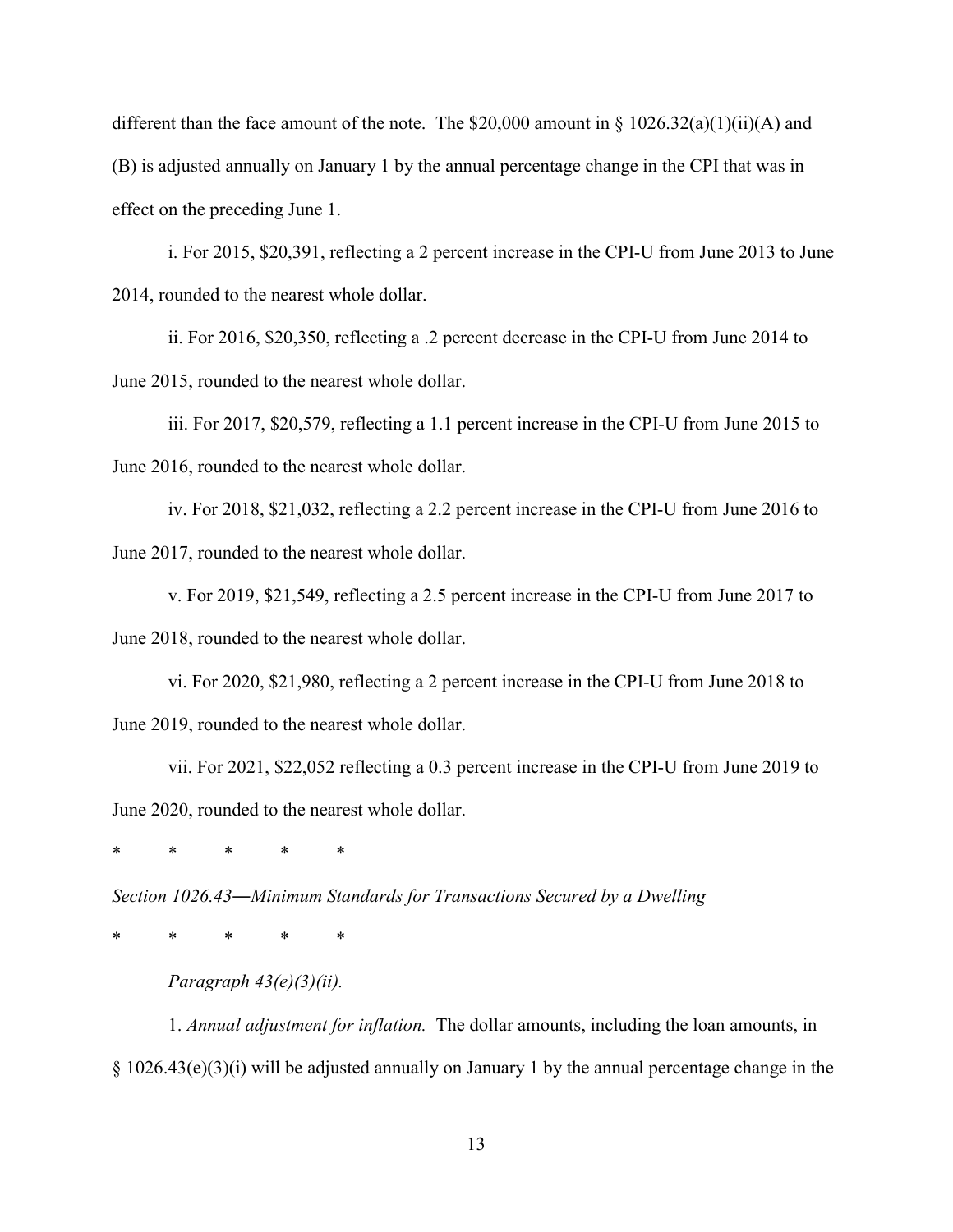CPI-U that was in effect on the preceding June 1. The Bureau will publish adjustments after the June figures become available each year.

i. For 2015, reflecting a 2 percent increase in the CPI-U that was reported on the preceding June 1, a covered transaction is not a qualified mortgage unless the transactions total points and fees do not exceed;

A. For a loan amount greater than or equal to \$101,953: 3 percent of the total loan amount;

B. For a loan amount greater than or equal to \$61,172 but less than \$101,953: \$3,059;

C. For a loan amount greater than or equal to \$20,391 but less than \$61,172: 5 percent of the total loan amount;

D. For a loan amount greater than or equal to \$12,744 but less than \$20,391; \$1,020;

E. For a loan amount less than \$12,744: 8 percent of the total loan amount.

ii. For 2016, reflecting a 0.2 percent decrease in the CPI-U that was reported on the preceding June 1, a covered transaction is not a qualified mortgage unless the transactions total points and fees do not exceed;

A. For a loan amount greater than or equal to \$101,749: 3 percent of the total loan amount;

B. For a loan amount greater than or equal to \$61,050 but less than \$101,749: \$3,052;

C. For a loan amount greater than or equal to \$20,350 but less than \$61,050: 5 percent of the total loan amount;

D. For a loan amount greater than or equal to \$12,719 but less than \$20,350; \$1,017;

E. For a loan amount less than \$12,719: 8 percent of the total loan amount.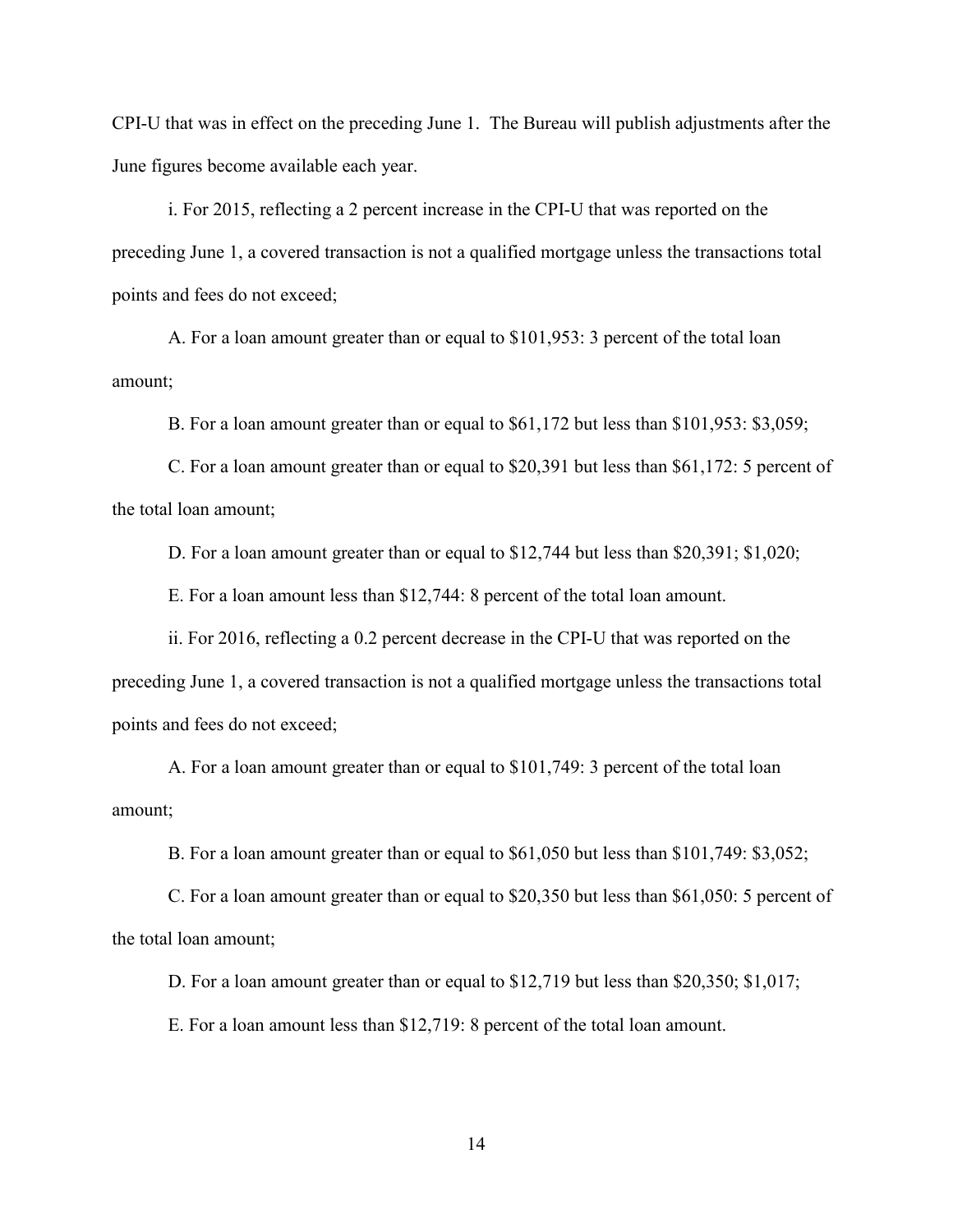iii. For 2017, reflecting a 1.1 percent increase in the CPI-U that was reported on the preceding June 1, a covered transaction is not a qualified mortgage unless the transactions total points and fees do not exceed:

A. For a loan amount greater than or equal to \$102,894: 3 percent of the total loan amount;

B. For a loan amount greater than or equal to \$61,737 but less than \$102,894: \$3,087;

C. For a loan amount greater than or equal to \$20,579 but less than \$61,737: 5 percent of the total loan amount;

D. For a loan amount greater than or equal to \$12,862 but less than \$20,579: \$1,029;

E. For a loan amount less than \$12,862: 8 percent of the total loan amount.

iv. For 2018, reflecting a 2.2 percent increase in the CPI-U that was reported on the preceding June 1, a covered transaction is not a qualified mortgage unless the transaction's total points and fees do not exceed:

A. For a loan amount greater than or equal to \$105,158: 3 percent of the total loan amount;

B. For a loan amount greater than or equal to \$63,095 but less than \$105,158: \$3,155;

C. For a loan amount greater than or equal to \$21,032 but less than \$63,095: 5 percent of the total loan amount;

D. For a loan amount greater than or equal to \$13,145 but less than \$21,032: \$1,052;

E. For a loan amount less than \$13,145: 8 percent of the total loan amount.

v. For 2019, reflecting a 2.5 percent increase in the CPI-U that was reported on the preceding June 1, a covered transaction is not a qualified mortgage unless the transaction's total points and fees do not exceed: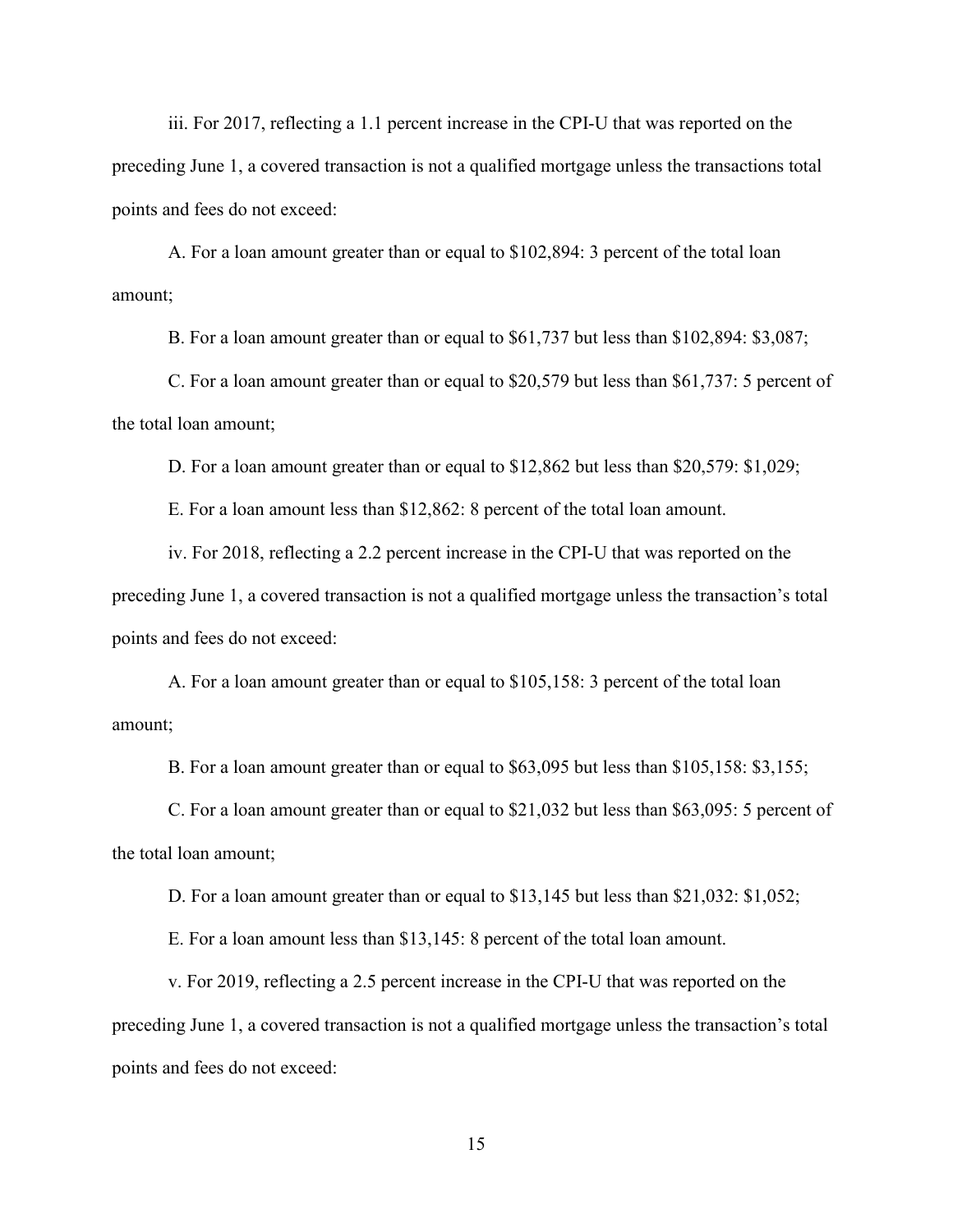A. For a loan amount greater than or equal to \$107,747: 3 percent of the total loan amount;

B. For a loan amount greater than or equal to \$64,648 but less than \$107,747: \$3,232;

C. For a loan amount greater than or equal to \$21,549 but less than \$64,648: 5 percent of the total loan amount;

D. For a loan amount greater than or equal to \$13,468 but less than \$21,549: \$1,077;

E. For a loan amount less than \$13,468: 8 percent of the total loan amount.

vi. For 2020, reflecting a 2 percent increase in the CPI-U that was reported on the preceding June 1, a covered transaction is not a qualified mortgage unless the transaction's total points and fees do not exceed:

A. For a loan amount greater than or equal to \$109,898: 3 percent of the total loan amount;

B. For a loan amount greater than or equal to \$65,939 but less than \$109,898: \$3,297;

C. For a loan amount greater than or equal to \$21,980 but less than \$65,939: 5 percent of the total loan amount;

D. For a loan amount greater than or equal to \$13,737 but less than \$21,980: \$1,099;

E. For a loan amount less than \$13,737: 8 percent of the total loan amount.

vii. For 2021, reflecting a 0.3 percent increase in the CPI-U that was reported on the preceding June 1, a covered transaction is not a qualified mortgage unless the transaction's total points and fees do not exceed:

A. For a loan amount greater than or equal to \$110,260: 3 percent of the total loan amount;

B. For a loan amount greater than or equal to \$66,156 but less than \$110,260: \$3,308;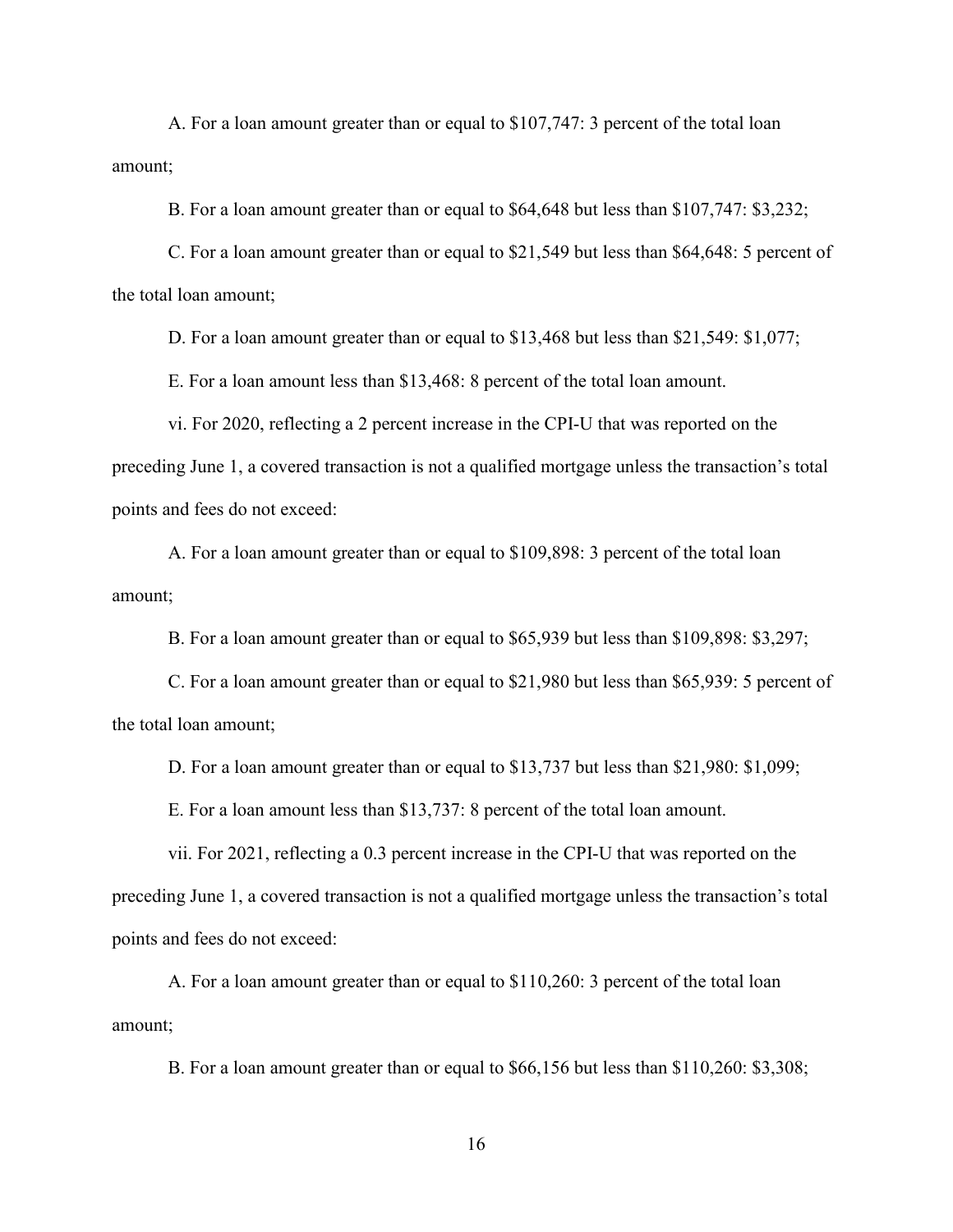C. For a loan amount greater than or equal to \$22,052 but less than \$66,156: 5 percent of the total loan amount;

D. For a loan amount greater than or equal to \$13,783 but less than \$22,052: \$1,103;

E. For a loan amount less than \$13,783: 8 percent of the total loan amount.

\* \* \* \* \*

*Section 1026.52―Limitations on Fees*

\* \* \* \* \*

52(b)(1)(ii) Safe harbors

*1. Multiple violations of same type.* i. *Same billing cycle or next six billing cycles*. A card issuer cannot impose a fee for a violation pursuant to  $\S1026.52(b)(1)(ii)(B)$  unless a fee has previously been imposed for the same type of violation pursuant to  $\S 1026.52(b)(1)(ii)(A)$ . Once a fee has been imposed for a violation pursuant to  $\S 1026.52(b)(1)(ii)(A)$ , the card issuer may impose a fee pursuant to  $\S 1026.52(b)(1)(ii)(B)$  for any subsequent violation of the same type until that type of violation has not occurred for a period of six consecutive complete billing cycles. A fee has been imposed for purposes of  $\S 1026.52(b)(1)(ii)$  even if the card issuer waives or rebates all or part of the fee.

A. Late payments. For purposes of  $\S 1026.52(b)(1)(ii)$ , a late payment occurs during the billing cycle in which the payment may first be treated as late consistent with the requirements of this part and the terms or other requirements of the account.

B. Returned payments. For purposes of  $\S 1026.52(b)(1)(ii)$ , a returned payment occurs during the billing cycle in which the payment is returned to the card issuer.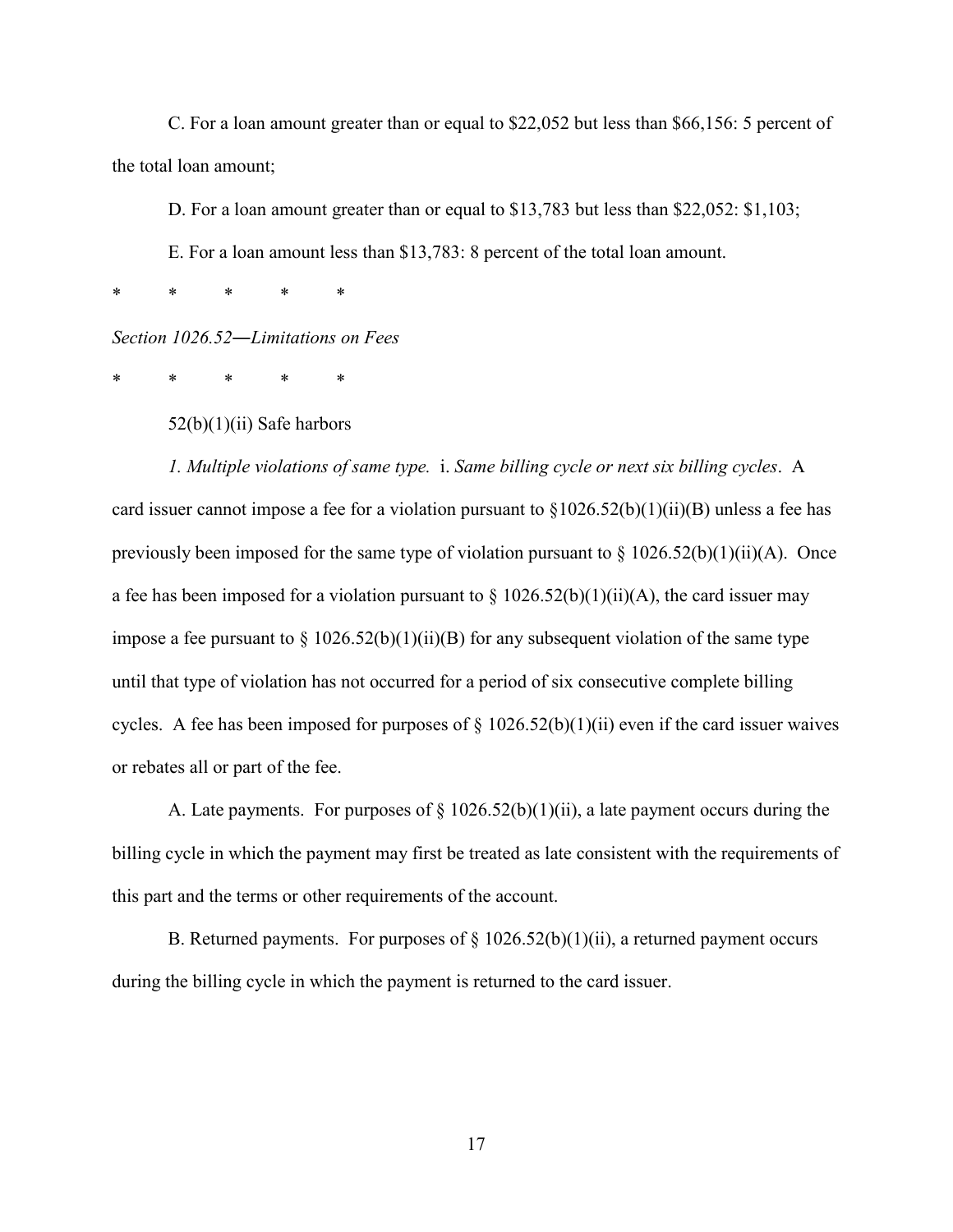C. Transactions that exceed the credit limit. For purposes of  $\S 1026.52(b)(1)(ii)$ , a transaction that exceeds the credit limit for an account occurs during the billing cycle in which the transaction occurs or is authorized by the card issuer.

D. Declined access checks. For purposes of  $\S 1026.52(b)(1)(ii)$ , a check that accesses a credit card account is declined during the billing cycle in which the card issuer declines payment on the check.

*ii. Relationship to §§1026.52(b)(2)(ii) and 1026.56(j)(1).* If multiple violations are based on the same event or transaction such that  $\S 1026.52(b)(2)(ii)$  prohibits the card issuer from imposing more than one fee, the event or transaction constitutes a single violation for purposes of § 1026.52(b)(1)(ii). Furthermore, consistent with § 1026.56(j)(1)(i), no more than one violation for exceeding an account's credit limit can occur during a single billing cycle for purposes of  $\S 1026.52(b)(1)(ii)$ . However,  $\S 1026.52(b)(2)(ii)$  does not prohibit a card issuer from imposing fees for exceeding the credit limit in consecutive billing cycles based on the same over-the-limit transaction to the extent permitted by  $\S 1026.56(j)(1)$ . In these circumstances, the second and third over-the-limit fees permitted by  $\S$  1026.56(j)(1) may be imposed pursuant to § 1026.52(b)(1)(ii)(B). *See* comment 52(b)(2)(ii)-1.

*iii. Examples.* The following examples illustrate the application of § 1026.52(b)(1)(ii)(A) and  $(b)(1)(ii)(B)$  with respect to credit card accounts under an open-end (not home-secured) consumer credit plan that are not charge card accounts. For purposes of these examples, assume that the billing cycles for the account begin on the first day of the month and end on the last day of the month and that the payment due date for the account is the twenty-fifth day of the month.

*A. Violations of same type (late payments).* A required minimum periodic payment of \$50 is due on March 25. On March 26, a late payment has occurred because no payment has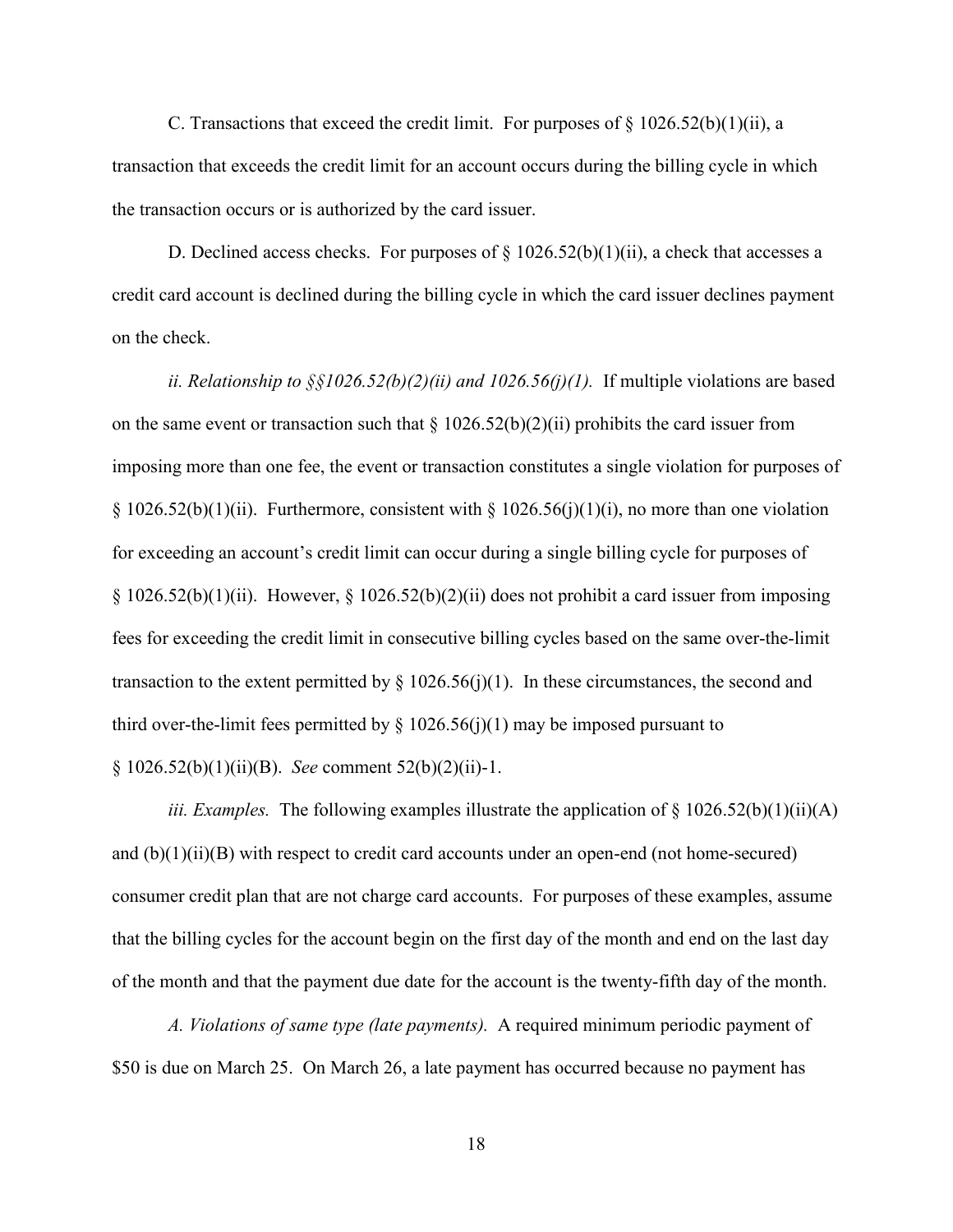been received. Accordingly, consistent with  $\S 1026.52(b)(1)(ii)(A)$ , the card issuer imposes a \$25 late payment fee on March 26. In order for the card issuer to impose a \$35 late payment fee pursuant to  $\S 1026.52(b)(1)(ii)(B)$ , a second late payment must occur during the April, May, June, July, August, or September billing cycles.

*1.* The card issuer does not receive any payment during the March billing cycle. A required minimum periodic payment of \$100 is due on April 25. On April 20, the card issuer receives a \$50 payment. No further payment is received during the April billing cycle. Accordingly, consistent with § 1026.52(b)(1)(ii)(B), the card issuer may impose a \$35 late payment fee on April 26. Furthermore, the card issuer may impose a \$35 late payment fee for any late payment that occurs during the May, June, July, August, September, or October billing cycles.

*2.* Same facts as in paragraph A above. On March 30, the card issuer receives a \$50 payment and the required minimum periodic payments for the April, May, June, July, August, and September billing cycles are received on or before the payment due date. A required minimum periodic payment of \$60 is due on October 25. On October 26, a late payment has occurred because the required minimum periodic payment due on October 25 has not been received. However, because this late payment did not occur during the six billing cycles following the March billing cycle, § 1026.52(b)(1)(ii) only permits the card issuer to impose a late payment fee of \$25.

B. Violations of different types (late payment and over the credit limit). The credit limit for an account is \$1,000. Consistent with  $\S$  1026.56, the consumer has affirmatively consented to the payment of transactions that exceed the credit limit. A required minimum periodic payment of \$30 is due on August 25. On August 26, a late payment has occurred because no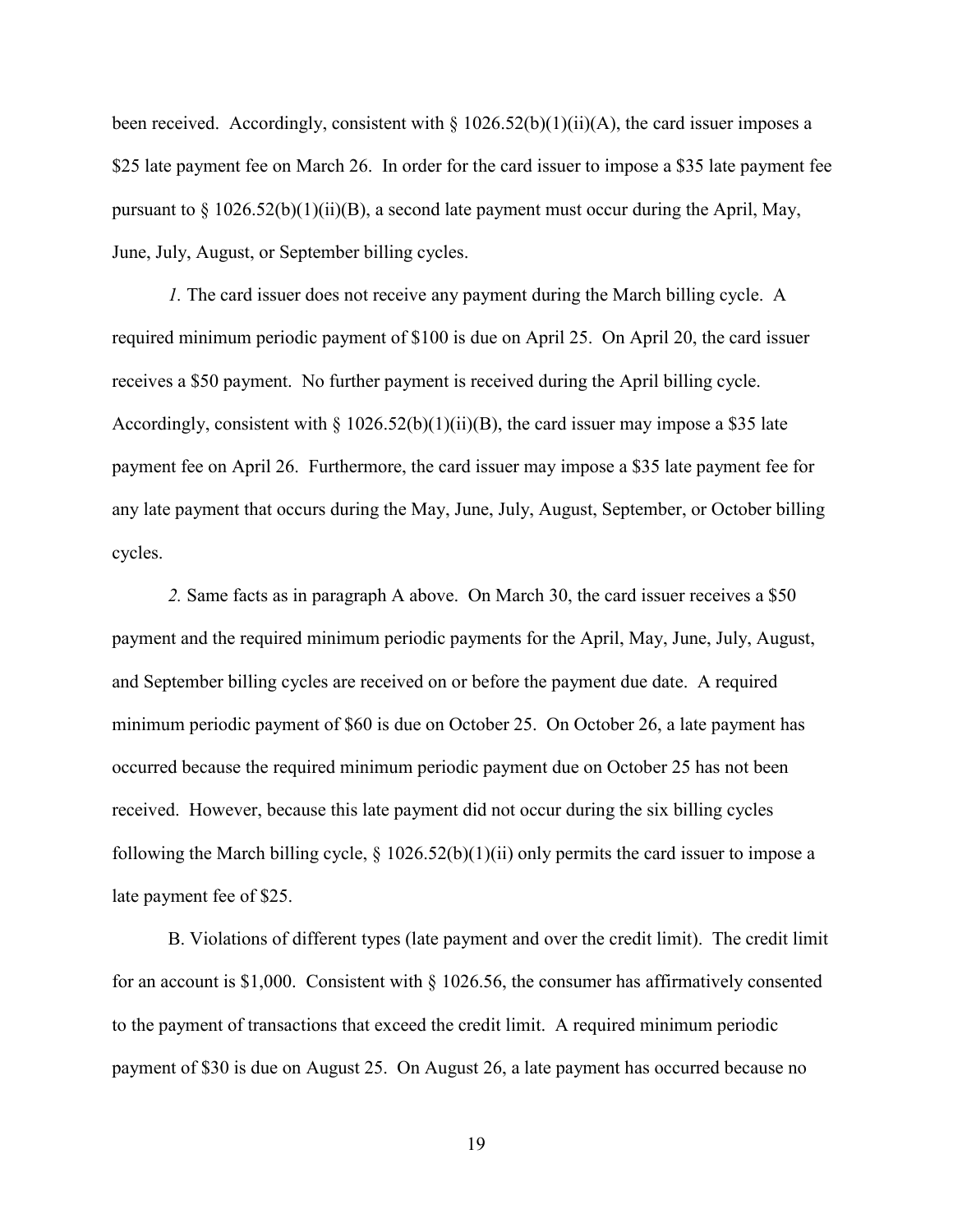payment has been received. Accordingly, consistent with  $\S 1026.52(b)(1)(ii)(A)$ , the card issuer imposes a \$25 late payment fee on August 26. On August 30, the card issuer receives a \$30 payment. On September 10, a transaction causes the account balance to increase to \$1,150, which exceeds the account's \$1,000 credit limit. On September 11, a second transaction increases the account balance to \$1,350. On September 23, the card issuer receives the \$50 required minimum periodic payment due on September 25, which reduces the account balance to \$1,300. On September 30, the card issuer imposes a \$25 over-the-limit fee, consistent with §1026.52(b)(1)(ii)(A). On October 26, a late payment has occurred because the \$60 required minimum periodic payment due on October 25 has not been received. Accordingly, consistent with  $\S 1026.52(b)(1)(ii)(B)$ , the card issuer imposes a \$35 late payment fee on October 26.

C. *Violations of different types (late payment and returned payment).* A required minimum periodic payment of \$50 is due on July 25. On July 26, a late payment has occurred because no payment has been received. Accordingly, consistent with  $\S 1026.52(b)(1)(ii)(A)$ , the card issuer imposes a \$25 late payment fee on July 26. On July 30, the card issuer receives a \$50 payment. A required minimum periodic payment of \$50 is due on August 25. On August 24, a \$50 payment is received. On August 27, the \$50 payment is returned to the card issuer for insufficient funds. In these circumstances, § 1026.52(b)(2)(ii) permits the card issuer to impose either a late payment fee or a returned payment fee but not both because the late payment and the returned payment result from the same event or transaction. Accordingly, for purposes of  $\S 1026.52(b)(1)(ii)$ , the event or transaction constitutes a single violation. However, if the card issuer imposes a late payment fee,  $\S 1026.52(b)(1)(ii)(B)$  permits the issuer to impose a fee of \$35 because the late payment occurred during the six billing cycles following the July billing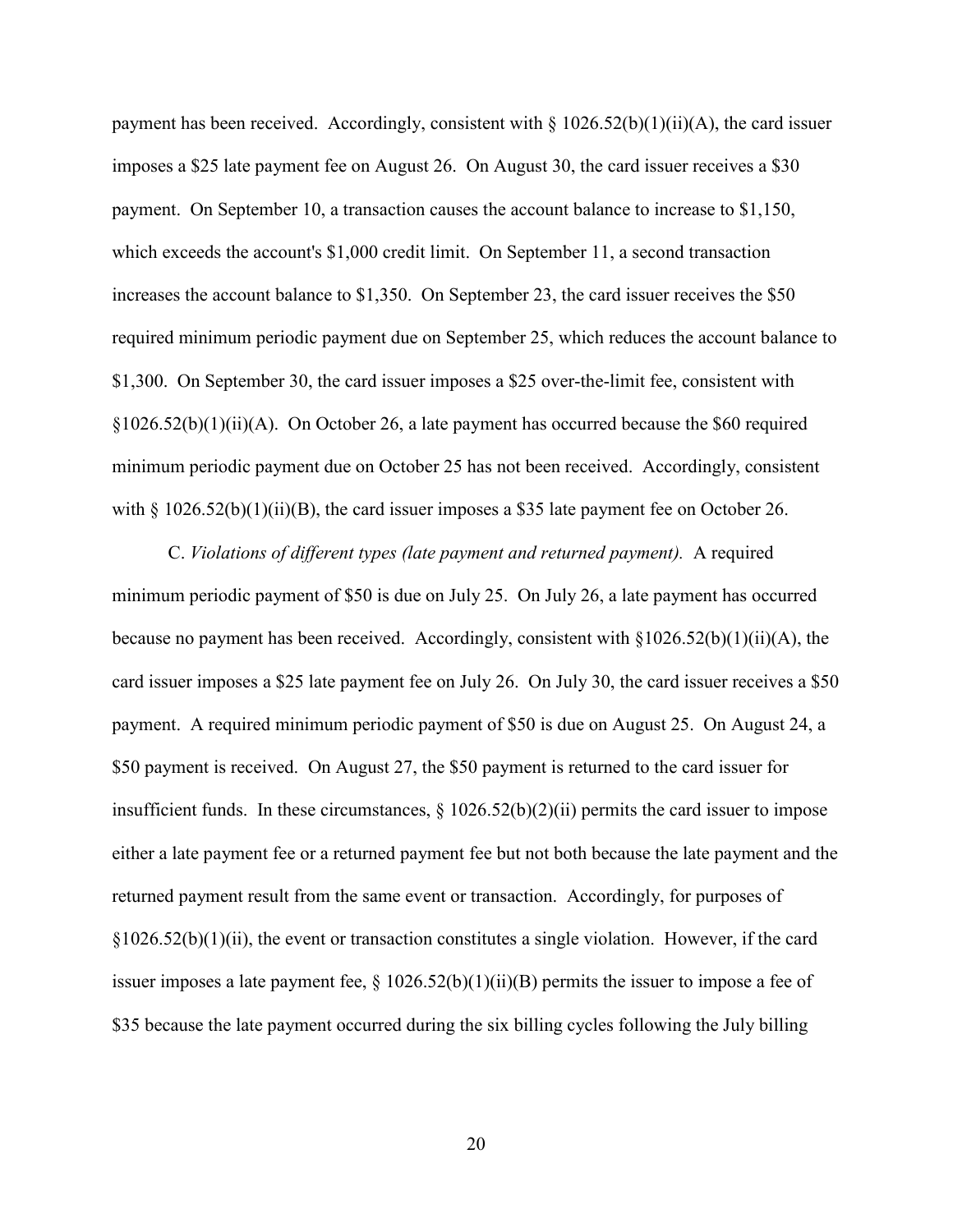cycle. In contrast, if the card issuer imposes a returned payment fee, the amount of the fee may be no more than \$25 pursuant to  $\S 1026.52(b)(1)(ii)(A)$ .

2. *Adjustments based on Consumer Price Index.* For purposes of § 1026.52(b)(1)(ii)(A) and  $(b)(1)(ii)(B)$ , the Bureau shall calculate each year price level adjusted amounts using the Consumer Price Index in effect on June 1 of that year. When the cumulative change in the adjusted minimum value derived from applying the annual Consumer Price level to the current amounts in § 1026.52(b)(1)(ii)(A) and (b)(1)(ii)(B) has risen by a whole dollar, those amounts will be increased by \$1.00. Similarly, when the cumulative change in the adjusted minimum value derived from applying the annual Consumer Price level to the current amounts in  $\S 1026.52(b)(1)(ii)(A)$  and  $(b)(1)(ii)(B)$  has decreased by a whole dollar, those amounts will be decreased by \$1.00. The Bureau will publish adjustments to the amounts in

§  $1026.52(b)(1)(ii)(A)$  and  $(b)(1)(ii)(B)$ .

i. *Historical thresholds.*

A. Card issuers were permitted to impose a fee for violating the terms of an agreement if the fee did not exceed \$25 under § 1026.52(b)(1)(ii)(A) and \$35 under § 1026.52(b)(1)(ii)(B), through December 31, 2013.

B. Card issuers were permitted to impose a fee for violating the terms of an agreement if the fee did not exceed \$26 under § 1026.52(b)(1)(ii)(A) and \$37 under § 1026.52(b)(1)(ii)(B), through December 31, 2014.

C. Card issuers were permitted to impose a fee for violating the terms of an agreement if the fee did not exceed \$27 under § 1026.52(b)(1)(ii)(A) and \$38 under § 1026.52(b)(1)(ii)(B), through December 31, 2015.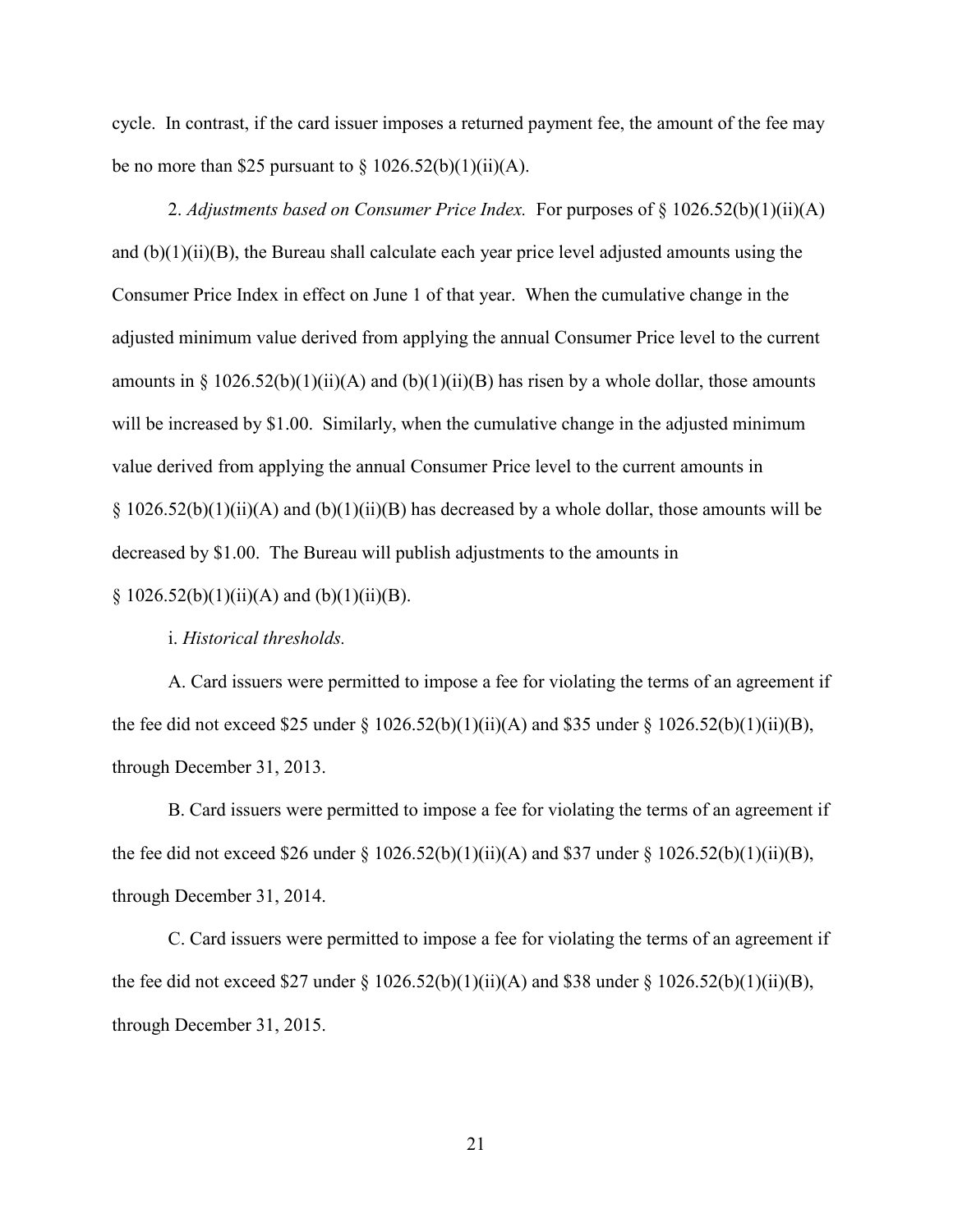D. Card issuers were permitted to impose a fee for violating the terms of an agreement if the fee did not exceed \$27 under  $\S 1026.52(b)(1)(ii)(A)$ , through December 31, 2016. Card issuers were permitted to impose a fee for violating the terms of an agreement if the fee did not exceed \$37 under § 1026.52(b)(1)(ii)(B), through June 26, 2016, and \$38 under § 1026.52(b)(1)(ii)(B) from June 27, 2016 through December 31, 2016.

E. Card issuers were permitted to impose a fee for violating the terms of an agreement if the fee did not exceed \$27 under  $\S 1026.52(b)(1)(ii)(A)$  and \$38 under  $\S 1026.52(b)(1)(ii)(B)$ , through December 31, 2017.

F. Card issuers were permitted to impose a fee for violating the terms of an agreement if the fee did not exceed \$27 under § 1026.52(b)(1)(ii)(A) and \$38 under § 1026.52(b)(1)(ii)(B), through December 31, 2018.

G. Card issuers were permitted to impose a fee for violating the terms of an agreement if the fee did not exceed \$28 under § 1026.52(b)(1)(ii)(A) and \$39 under § 1026.52(b)(1)(ii)(B), through December 31, 2019.

H. Card issuers were permitted to impose a fee for violating the terms of an agreement if the fee did not exceed \$29 under  $\S 1026.52(b)(1)(ii)(A)$  and \$40 under  $\S 1026.52(b)(1)(ii)(B)$ , through December 31, 2020.

3. *Delinquent balance for charge card accounts.* Section 1026.52(b)(1)(ii)(C) provides that, when a charge card issuer that requires payment of outstanding balances in full at the end of each billing cycle has not received the required payment for two or more consecutive billing cycles, the card issuer may impose a late payment fee that does not exceed three percent of the delinquent balance. For purposes of  $\S 1026.52(b)(1)(ii)(C)$ , the delinquent balance is any previously billed amount that remains unpaid at the time the late payment fee is imposed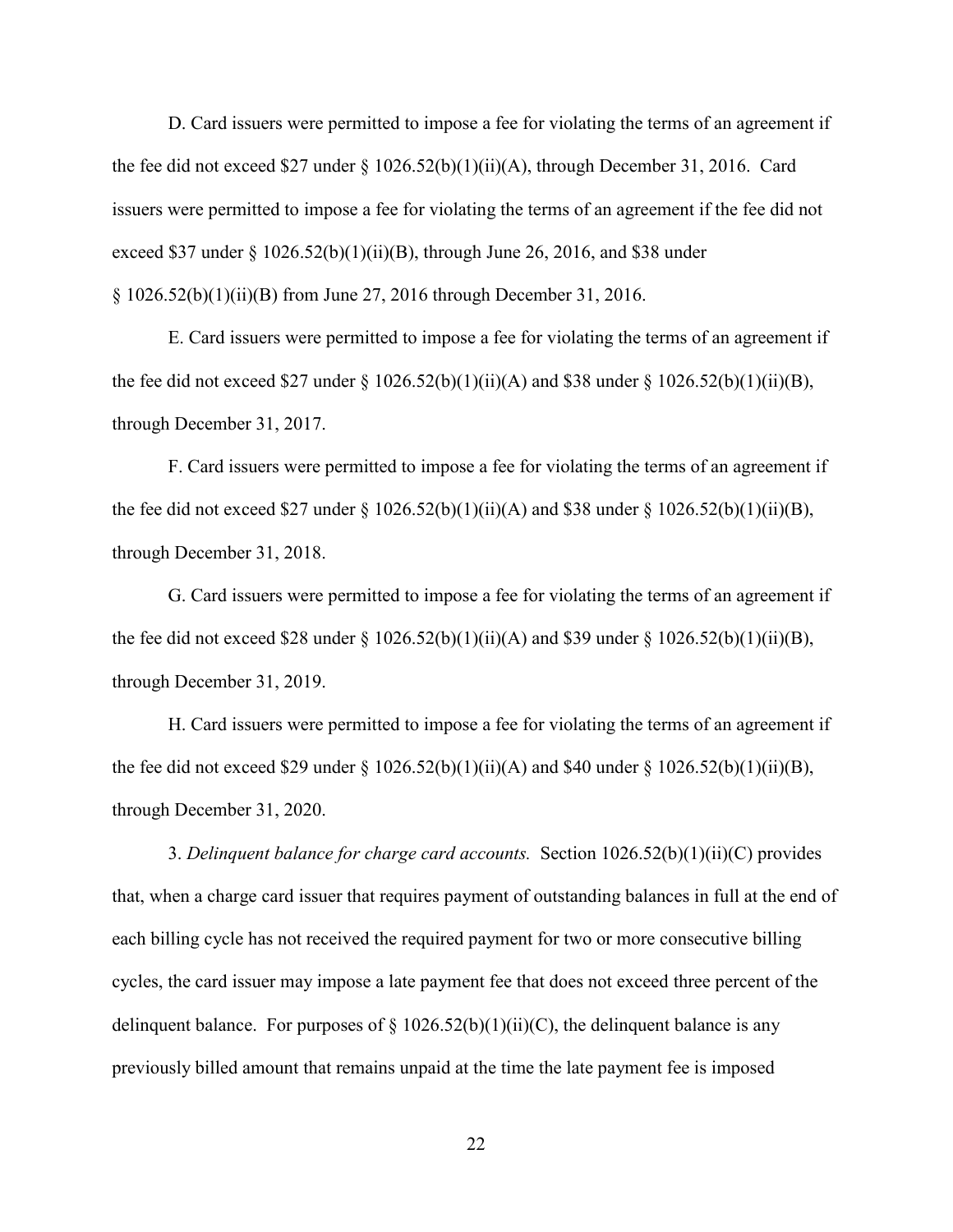pursuant to § 1026.52(b)(1)(ii)(C). Consistent with § 1026.52(b)(2)(ii), a charge card issuer that imposes a fee pursuant to  $\S 1026.52(b)(1)(ii)(C)$  with respect to a late payment may not impose a fee pursuant to  $\S 1026.52(b)(1)(ii)(B)$  with respect to the same late payment. The following examples illustrate the application of  $\S 1026.52(b)(1)(ii)(C)$ :

i. Assume that a charge card issuer requires payment of outstanding balances in full at the end of each billing cycle and that the billing cycles for the account begin on the first day of the month and end on the last day of the month. At the end of the June billing cycle, the account has a balance of \$1,000. On July 5, the card issuer provides a periodic statement disclosing the \$1,000 balance consistent with §1026.7. During the July billing cycle, the account is used for \$300 in transactions, increasing the balance to \$1,300. At the end of the July billing cycle, no payment has been received and the card issuer imposes a \$25 late payment fee consistent with  $\S 1026.52(b)(1)(ii)(A)$ . On August 5, the card issuer provides a periodic statement disclosing the \$1,325 balance consistent with §1026.7. During the August billing cycle, the account is used for \$200 in transactions, increasing the balance to \$1,525. At the end of the August billing cycle, no payment has been received. Consistent with  $\S 1026.52(b)(1)(ii)(C)$ , the card issuer may impose a late payment fee of \$40, which is 3% of the \$1,325 balance that was due at the end of the August billing cycle. Section 1026.52(b)(1)(ii)(C) does not permit the card issuer to include the \$200 in transactions that occurred during the August billing cycle.

ii. Same facts as above except that, on August 25, a \$100 payment is received. Consistent with § 1026.52(b)(1)(ii)(C), the card issuer may impose a late payment fee of \$37, which is 3% of the unpaid portion of the \$1,325 balance that was due at the end of the August billing cycle (\$1,225).